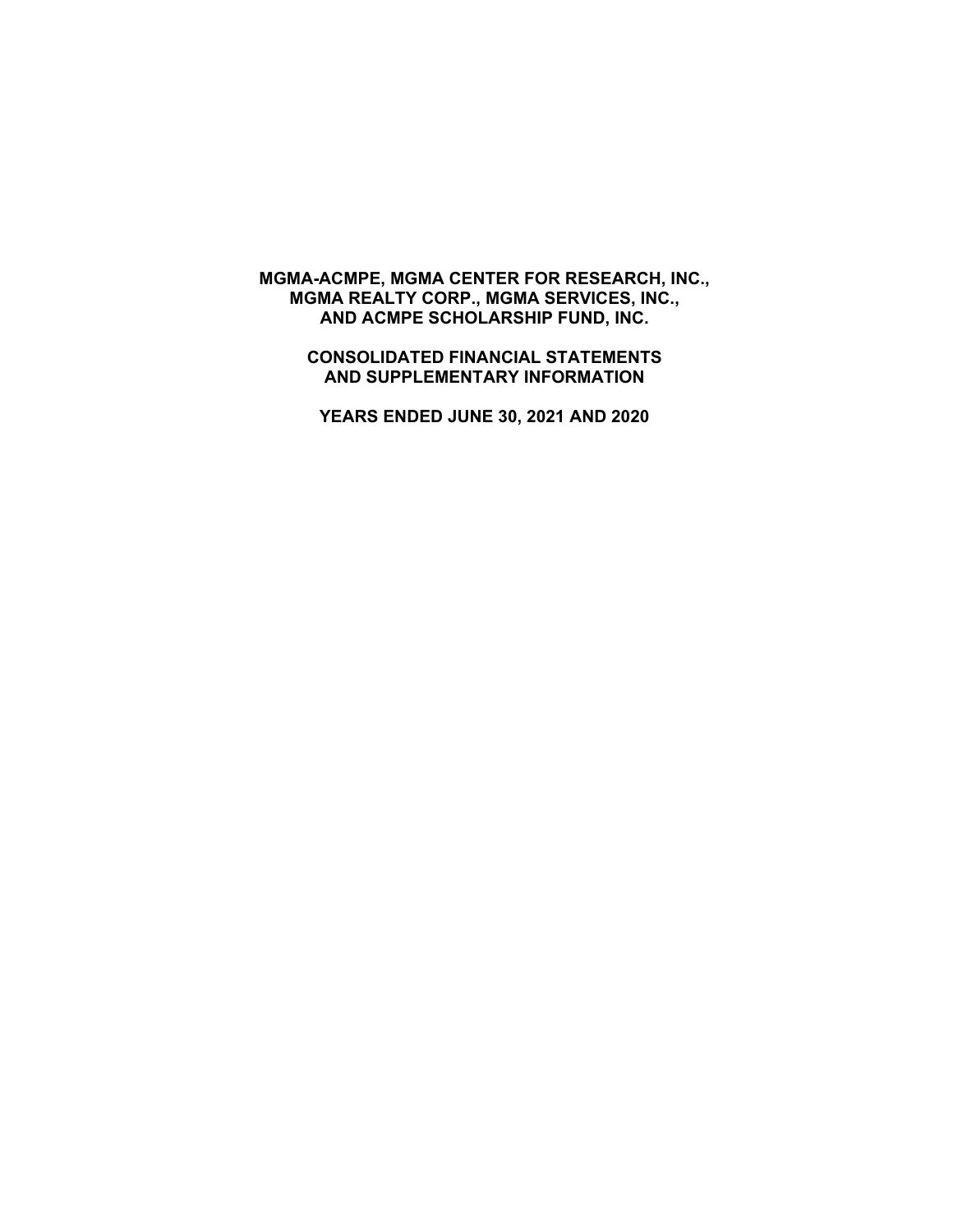## **MGMA-ACMPE, MGMA CENTER FOR RESEARCH, INC., MGMA REALTY CORP., MGMA SERVICES, INC., AND ACMPE SCHOLARSHIP FUND, INC. TABLE OF CONTENTS YEARS ENDED JUNE 30, 2021 AND 2020**

| <b>INDEPENDENT AUDITORS' REPORT</b>                      |    |
|----------------------------------------------------------|----|
| <b>CONSOLIDATED FINANCIAL STATEMENTS</b>                 |    |
| <b>CONSOLIDATED STATEMENTS OF FINANCIAL POSITION</b>     | 3  |
| <b>CONSOLIDATED STATEMENTS OF ACTIVITIES</b>             | 5  |
| <b>CONSOLIDATED STATEMENTS OF FUNCTIONAL EXPENSES</b>    | 7  |
| <b>CONSOLIDATED STATEMENTS OF CASH FLOWS</b>             | 9  |
| NOTES TO CONSOLIDATED FINANCIAL STATEMENTS               | 10 |
| <b>SUPPLEMENTARY INFORMATION</b>                         |    |
| <b>CONSOLIDATING STATEMENTS OF CHANGES IN NET ASSETS</b> | 27 |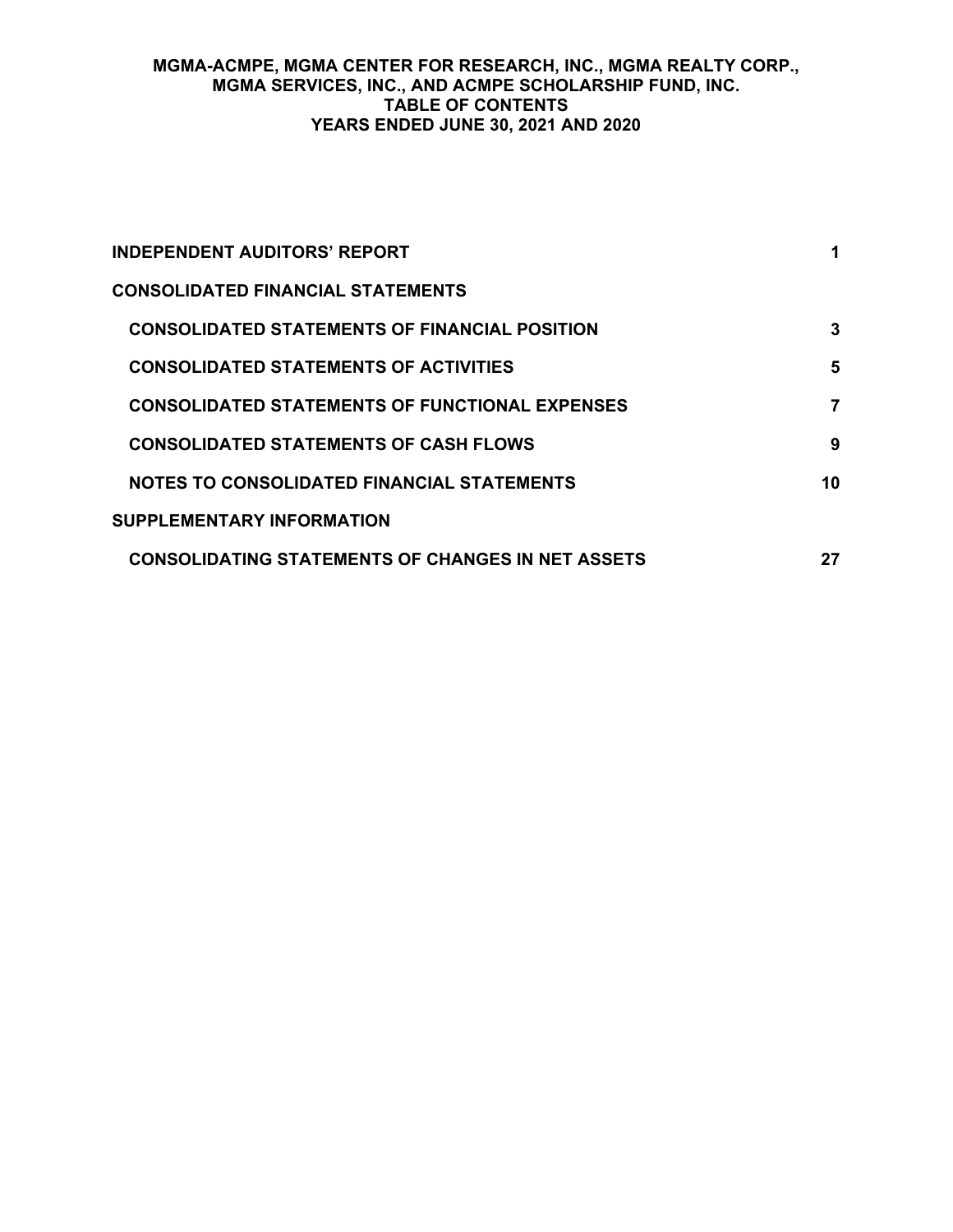

# **INDEPENDENT AUDITORS' REPORT**

Board of Directors MGMA-ACMPE, MGMA Center for Research, Inc., MGMA Realty Corp., MGMA Services, Inc., and ACMPE Scholarship Fund, Inc. Englewood, Colorado

## **Report on the Financial Statements**

We have audited the accompanying consolidated financial statements of MGMA-ACMPE, MGMA Center for Research, Inc., MGMA Realty Corp., MGMA Services, Inc., and ACMPE Scholarship Fund, Inc., (collectively, the Association), which comprise the consolidated statements of financial position as of June 30, 2021 and 2020, and the related consolidated statements of activities, functional expenses, and cash flows for the years then ended, and the related notes to the consolidated financial statements.

### *Management's Responsibility for the Financial Statements*

Management is responsible for the preparation and fair presentation of these consolidated financial statements in accordance with accounting principles generally accepted in the United States of America; this includes the design, implementation, and maintenance of internal control relevant to the preparation and fair presentation of consolidated financial statements that are free from material misstatement, whether due to fraud or error.

### *Auditors' Responsibility*

Our responsibility is to express an opinion on these consolidated financial statements based on our audits. We conducted our audits in accordance with auditing standards generally accepted in the United States of America. Those standards require that we plan and perform the audit to obtain reasonable assurance about whether the consolidated financial statements are free from material misstatement.

An audit involves performing procedures to obtain audit evidence about the amounts and disclosures in the consolidated financial statements. The procedures selected depend on the auditors' judgment, including the assessment of the risks of material misstatement of the consolidated financial statements, whether due to fraud or error. In making those risk assessments, the auditor considers internal control relevant to the Association's preparation and fair presentation of the consolidated financial statements in order to design audit procedures that are appropriate in the circumstances, but not for the purpose of expressing an opinion on the effectiveness of the Association's internal control. Accordingly, we express no such opinion. An audit also includes evaluating the appropriateness of accounting policies used and the reasonableness of significant accounting estimates made by management, as well as evaluating the overall presentation of the consolidated financial statements.

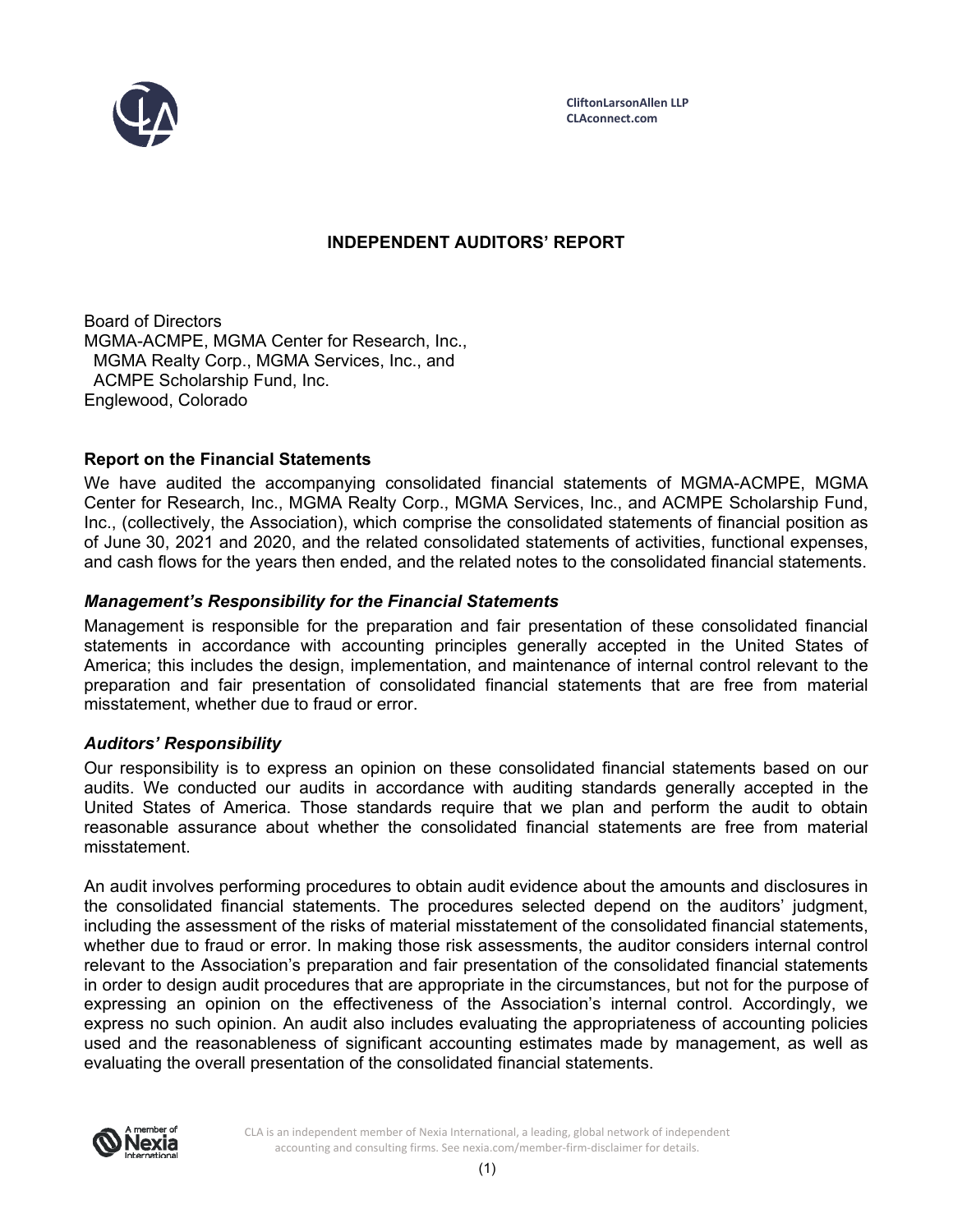Board of Directors MGMA-ACMPE, MGMA Center for Research, Inc., MGMA Realty Corp., MGMA Services, Inc., and ACMPE Scholarship Fund, Inc.

We believe that the audit evidence we have obtained is sufficient and appropriate to provide a basis for our audit opinion.

## *Opinion*

In our opinion, the consolidated financial statements referred to above present fairly, in all material respects, the financial position of MGMA-ACMPE, MGMA Center for Research, Inc., MGMA Realty Corp., MGMA Services, Inc., and ACMPE Scholarship Fund, Inc. as of June 30, 2021 and 2020, and the changes in their net assets and their cash flows for the years then ended in accordance with accounting principles generally accepted in the United States of America.

## **Report on Supplementary Information**

Our audits were conducted for the purpose of forming an opinion on the consolidated financial statements as a whole. The 2021 and 2020 consolidating statements of changes in net assets as listed in the table of contents are presented for purposes of additional analysis and are not a required part of the consolidated financial statements. Such information is the responsibility of management and was derived from and relates directly to the underlying accounting and other records used to prepare the consolidated financial statements. The information has been subjected to the auditing procedures applied in the audits of the consolidated financial statements and certain additional procedures, including comparing and reconciling such information directly to the underlying accounting and other records used to prepare the consolidated financial statements or to the consolidated financial statements themselves, and other additional procedures in accordance with auditing standards generally accepted in the United States of America. In our opinion, the information is fairly stated in all material respects in relation to the consolidated financial statements as a whole.

Viifton Larson Allen LLP

**CliftonLarsonAllen LLP** 

Denver, Colorado November 9, 2021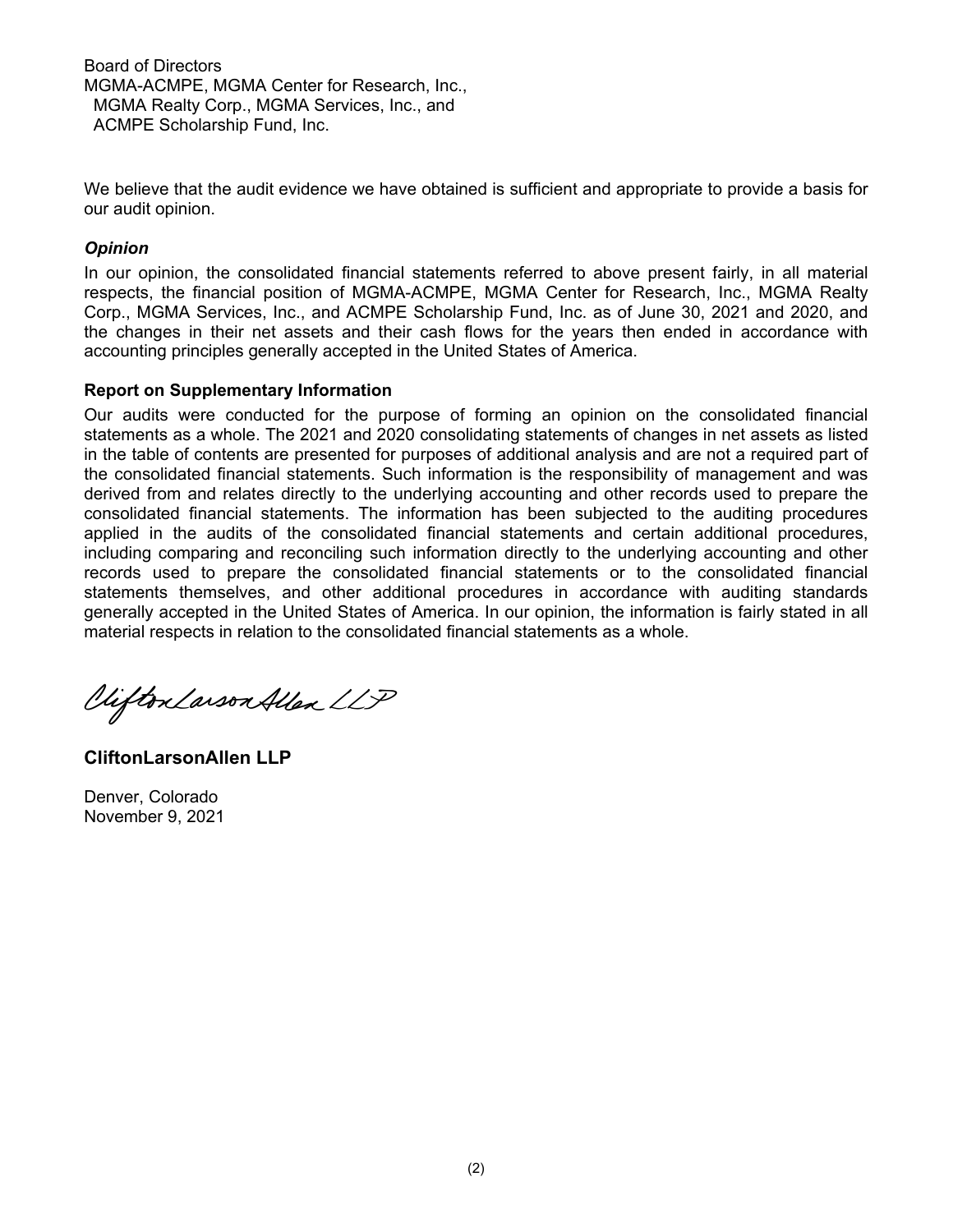|                                                                  | 2021            | 2020            |
|------------------------------------------------------------------|-----------------|-----------------|
| <b>ASSETS</b>                                                    |                 |                 |
| <b>CURRENT ASSETS</b>                                            |                 |                 |
| Cash and Cash Equivalents                                        | \$<br>8,302,583 | 2,131,685<br>S. |
| Investments                                                      | 35,335,643      | 26,598,801      |
| Accounts Receivable, Net of Allowance of \$100,000 and \$130,000 |                 |                 |
| at June 30, 2021 and 2020, Respectively                          | 1,423,705       | 1,264,245       |
| Prepayments                                                      | 1,073,553       | 958,708         |
| <b>Total Current Assets</b>                                      | 46,135,484      | 30,953,439      |
|                                                                  |                 |                 |
| <b>PROPERTY AND EQUIPMENT</b>                                    |                 |                 |
| <b>Building</b>                                                  | 5,961,065       | 5,961,065       |
| <b>Furniture and Equipment</b>                                   | 5,670,610       | 5,721,918       |
| Land                                                             | 820,745         | 820,745         |
| Subtotal                                                         | 12,452,420      | 12,503,728      |
| Less: Accumulated Depreciation and Amortization                  | (10,227,918)    | (9,978,674)     |
| Net Property and Equipment                                       | 2,224,502       | 2,525,054       |
| <b>OTHER ASSETS</b>                                              |                 |                 |
| <b>Restricted Investments</b>                                    | 758,650         | 757,810         |
| <b>Deferred Tax Asset</b>                                        | 765,198         | 753,376         |
| Other Long-Term Assets                                           | 172,101         | 22,303          |
| <b>Total Other Assets</b>                                        | 1,695,949       | 1,533,489       |
|                                                                  |                 |                 |
| <b>Total Assets</b>                                              | 50,055,935      | 35,011,982      |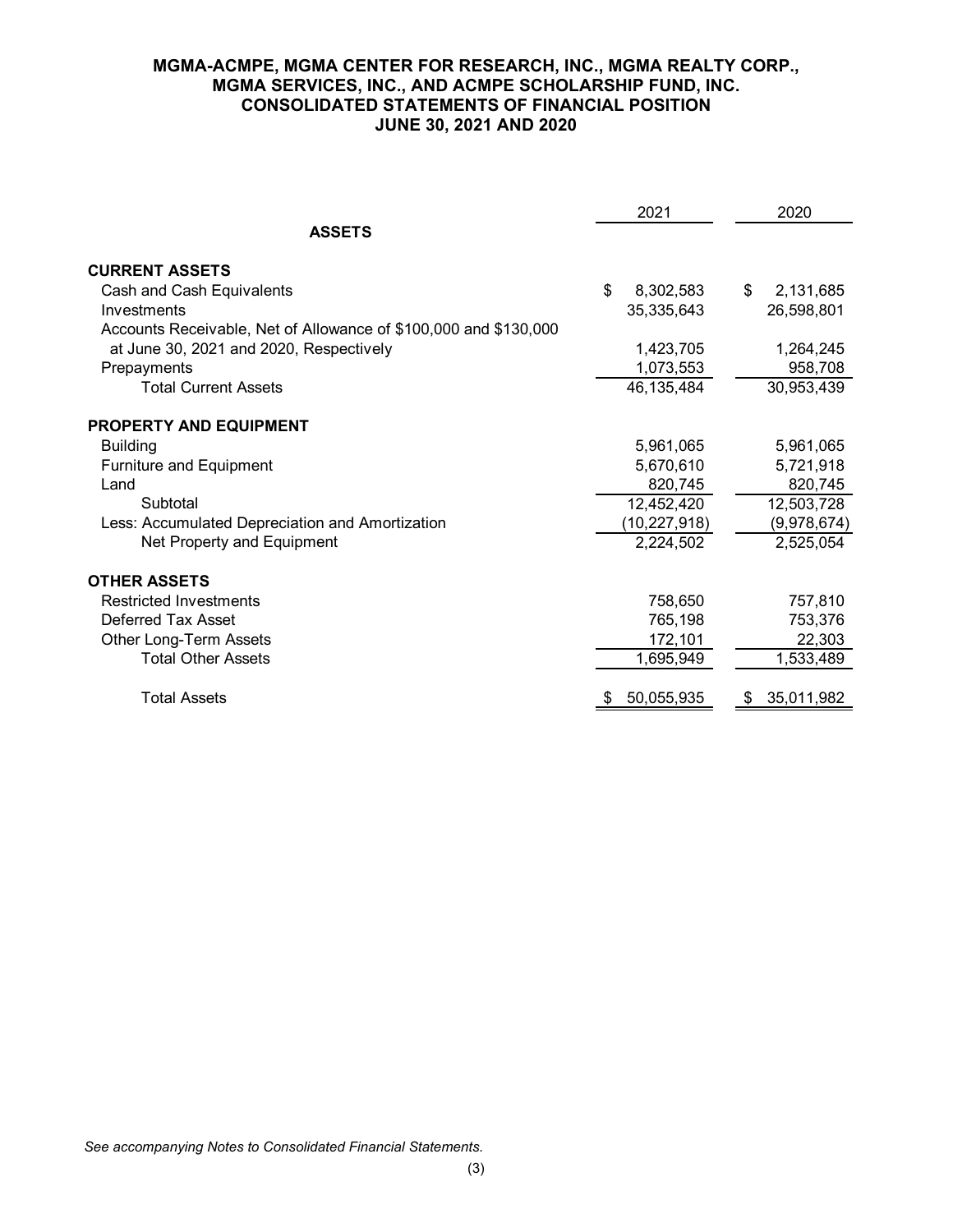### **MGMA-ACMPE, MGMA CENTER FOR RESEARCH, INC., MGMA REALTY CORP., MGMA SERVICES, INC., AND ACMPE SCHOLARSHIP FUND, INC. CONSOLIDATED STATEMENTS OF FINANCIAL POSITION (CONTINUED) JUNE 30, 2021 AND 2020**

|                                                            | 2021          | 2020          |
|------------------------------------------------------------|---------------|---------------|
| <b>LIABILITIES AND NET ASSETS</b>                          |               |               |
| <b>CURRENT LIABILITIES</b>                                 |               |               |
| <b>Accounts Payable</b>                                    | \$<br>251,052 | \$<br>376,609 |
| <b>Accrued Liabilities</b>                                 | 3,009,390     | 2,125,286     |
| <b>Current Portion of Obligations Under Capital Leases</b> | 8,412         | 2,997         |
| Paycheck Protection Program Loan                           | 2,500,000     |               |
| Unearned Revenue - Membership Dues                         | 4,053,292     | 4,015,532     |
| <b>Unearned Revenue - Fees and Services</b>                | 5,118,719     | 4,551,737     |
| <b>Total Current Liabilities</b>                           | 14,940,865    | 11,072,161    |
|                                                            |               |               |
| <b>LONG-TERM LIABILITIES</b>                               |               |               |
| Long-Term Obligations Under Capital Leases                 | 25,723        |               |
| <b>Total Long-Term Liabilities</b>                         | 25,723        |               |
| <b>Total Liabilities</b>                                   | 14,966,588    | 11,072,161    |
|                                                            |               |               |
| <b>NET ASSETS</b>                                          |               |               |
| <b>Without Donor Restrictions</b>                          | 33,659,891    | 22,771,548    |
| <b>With Donor Restrictions</b>                             | 1,429,456     | 1,168,273     |
| <b>Total Net Assets</b>                                    | 35,089,347    | 23,939,821    |
| <b>Total Liabilities and Net Assets</b>                    | 50,055,935    | 35,011,982    |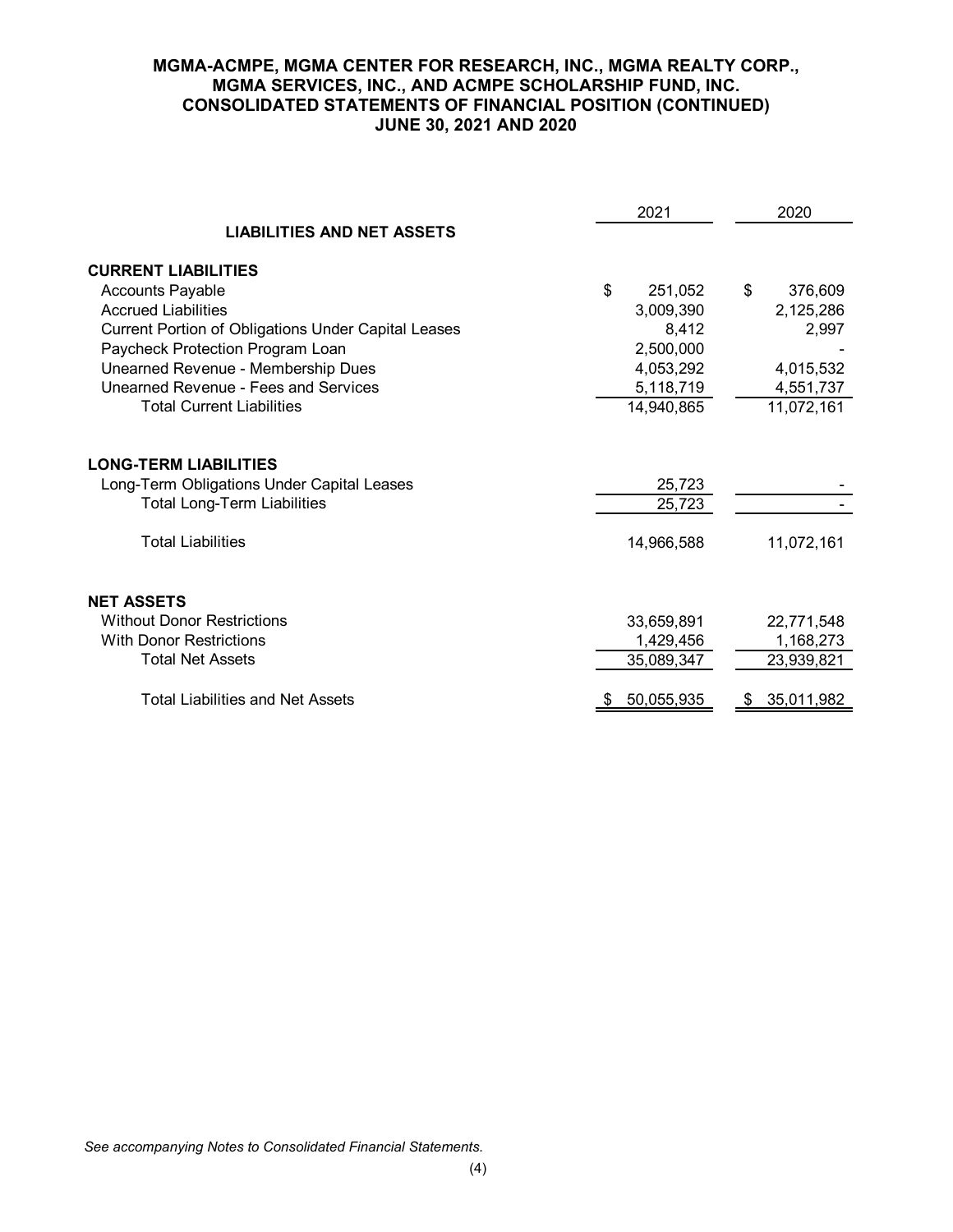### **MGMA-ACMPE, MGMA CENTER FOR RESEARCH, INC., MGMA REALTY CORP., MGMA SERVICES, INC., AND ACMPE SCHOLARSHIP FUND, INC. CONSOLIDATED STATEMENT OF ACTIVITIES YEAR ENDED JUNE 30, 2021**

|                                                 | <b>Without Donor</b><br>Restrictions | <b>With Donor</b><br>Restrictions | Total            |
|-------------------------------------------------|--------------------------------------|-----------------------------------|------------------|
| <b>SUPPORT AND REVENUE</b>                      |                                      |                                   |                  |
| Information and Publication Services            | \$<br>15,349,232                     | \$                                | \$<br>15,349,232 |
| Less: Costs of Goods Sold                       | (98,076)                             |                                   | (98,076)         |
| Net Information and Publication Services        | 15,251,156                           |                                   | 15,251,156       |
| Membership Dues                                 | 8,439,142                            |                                   | 8,439,142        |
| <b>Conference and Education Services</b>        | 2,888,504                            |                                   | 2,888,504        |
| <b>Consulting Services</b>                      | 576,788                              |                                   | 576,788          |
| Membership Lists and Affinity Services          | 379,572                              |                                   | 379,572          |
| <b>Grants and Other Contributions</b>           |                                      | 840                               | 840              |
| <b>Certification Services</b>                   | 163,600                              |                                   | 163,600          |
| Other                                           | 42,121                               |                                   | 42,121           |
| Net Assets Released from Restrictions           | 31,296                               | (31, 296)                         |                  |
| <b>Total Support and Revenue</b>                | 27,772,179                           | (30, 456)                         | 27,741,723       |
|                                                 |                                      |                                   |                  |
| <b>EXPENSES</b>                                 |                                      |                                   |                  |
| Program Services:                               |                                      |                                   |                  |
| <b>Membership Services</b>                      | 3,359,209                            |                                   | 3,359,209        |
| <b>Conference and Education Services</b>        | 5,953,167                            |                                   | 5,953,167        |
| Information and Publication Services            | 3,613,855                            |                                   | 3,613,855        |
| <b>Consulting Services</b>                      | 735,881                              |                                   | 735,881          |
| <b>Government Affairs</b>                       | 2,361,009                            |                                   | 2,361,009        |
| <b>Scholarship Awards</b>                       | 31,394                               |                                   | 31,394           |
| <b>Certification Services</b>                   | 132,257                              |                                   | 132,257          |
| <b>Total Program Services</b>                   | 16,186,772                           |                                   | 16,186,772       |
| <b>Supporting Services:</b>                     |                                      |                                   |                  |
| Management and General                          | 8,421,977                            |                                   | 8,421,977        |
|                                                 |                                      |                                   |                  |
| Marketing                                       | 1,687,123                            |                                   | 1,687,123        |
| Committees                                      | 40,723                               |                                   | 40,723           |
| <b>Total Supporting Services</b>                | 10,149,823                           |                                   | 10,149,823       |
| <b>Total Expenses</b>                           | 26,336,595                           |                                   | 26,336,595       |
| <b>CHANGES IN NET ASSETS FROM OPERATIONS</b>    | 1,435,584                            | (30, 456)                         | 1,405,128        |
| Gain on Deferred Tax Asset                      | 104,345                              |                                   | 104,345          |
| <b>Employee Retention Credit</b>                | 902,371                              |                                   | 902,371          |
| Investment Income                               | 419,782                              | 16,223                            | 436,005          |
| Net Realized and Unrealized Gain on Investments | 8,026,261                            | 275,416                           | 8,301,677        |
| <b>CHANGES IN NET ASSETS</b>                    | 10,888,343                           | 261,183                           | 11,149,526       |
| Net Assets - Beginning of Year                  | 22,771,548                           | 1,168,273                         | 23,939,821       |
| <b>NET ASSETS - END OF YEAR</b>                 | \$<br>33,659,891                     | \$<br>1,429,456                   | \$<br>35,089,347 |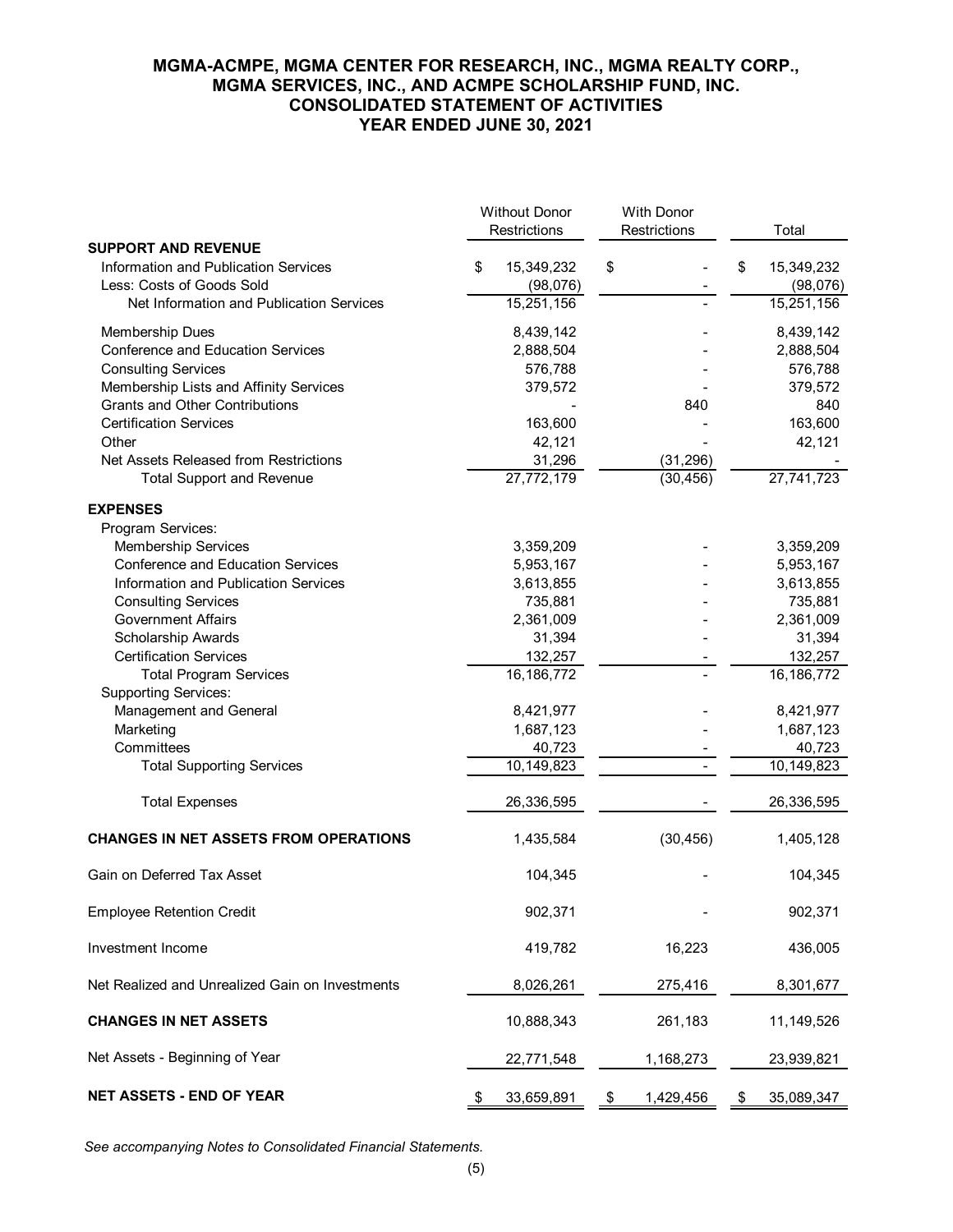### **MGMA-ACMPE, MGMA CENTER FOR RESEARCH, INC., MGMA REALTY CORP., MGMA SERVICES, INC., AND ACMPE SCHOLARSHIP FUND, INC. CONSOLIDATED STATEMENT OF ACTIVITIES YEAR ENDED JUNE 30, 2020**

|                                                                                                                                                                                                                                                                                                                                                                                                                                                                                         | <b>Without Donor</b><br>Restrictions                                                                                                                                        | <b>With Donor</b><br>Restrictions | Total                                                                                                                                                                       |
|-----------------------------------------------------------------------------------------------------------------------------------------------------------------------------------------------------------------------------------------------------------------------------------------------------------------------------------------------------------------------------------------------------------------------------------------------------------------------------------------|-----------------------------------------------------------------------------------------------------------------------------------------------------------------------------|-----------------------------------|-----------------------------------------------------------------------------------------------------------------------------------------------------------------------------|
| <b>SUPPORT AND REVENUE</b><br>Information and Publication Services<br>Less: Costs of Goods Sold<br>Net Information and Publication Services                                                                                                                                                                                                                                                                                                                                             | \$<br>13,657,600<br>(355, 448)<br>13,302,152                                                                                                                                | \$                                | \$<br>13,657,600<br>(355, 448)<br>13,302,152                                                                                                                                |
| Membership Dues<br><b>Conference and Education Services</b><br><b>Consulting Services</b><br>Membership Lists and Affinity Services<br><b>Grants and Other Contributions</b><br><b>Certification Services</b><br>Other<br>Net Assets Released from Restrictions<br><b>Total Support and Revenue</b>                                                                                                                                                                                     | 8,467,785<br>6,038,903<br>640,405<br>352,076<br>169,949<br>48,788<br>32,995<br>29,053,053                                                                                   | 1,165<br>(32, 995)<br>(31, 830)   | 8,467,785<br>6,038,903<br>640,405<br>352,076<br>1,165<br>169,949<br>48,788<br>29,021,223                                                                                    |
| <b>EXPENSES</b>                                                                                                                                                                                                                                                                                                                                                                                                                                                                         |                                                                                                                                                                             |                                   |                                                                                                                                                                             |
| Program Services:<br>Membership Services<br><b>Conference and Education Services</b><br>Information and Publication Services<br><b>Consulting Services</b><br><b>Government Affairs</b><br><b>Scholarship Awards</b><br><b>Certification Services</b><br><b>Total Program Services</b><br><b>Supporting Services:</b><br>Management and General<br>Marketing<br>Committees<br><b>Total Supporting Services</b><br><b>Total Expenses</b><br><b>CHANGES IN NET ASSETS FROM OPERATIONS</b> | 3,266,876<br>8,648,919<br>3,616,857<br>1,034,497<br>2,774,670<br>32,995<br>230,107<br>19,604,921<br>6,870,869<br>2,207,820<br>165,195<br>9,243,884<br>28,848,805<br>204,248 | (31, 830)                         | 3,266,876<br>8,648,919<br>3,616,857<br>1,034,497<br>2,774,670<br>32,995<br>230,107<br>19,604,921<br>6,870,869<br>2,207,820<br>165,195<br>9,243,884<br>28,848,805<br>172,418 |
| Gain on Deferred Tax Asset                                                                                                                                                                                                                                                                                                                                                                                                                                                              | 2,362                                                                                                                                                                       |                                   | 2,362                                                                                                                                                                       |
| Investment Income                                                                                                                                                                                                                                                                                                                                                                                                                                                                       | 507,451                                                                                                                                                                     | 21,216                            | 528,667                                                                                                                                                                     |
| Net Realized and Unrealized Loss on Investments                                                                                                                                                                                                                                                                                                                                                                                                                                         | (896, 204)                                                                                                                                                                  | (22, 854)                         | (919, 058)                                                                                                                                                                  |
| <b>CHANGES IN NET ASSETS</b>                                                                                                                                                                                                                                                                                                                                                                                                                                                            | (182, 143)                                                                                                                                                                  | (33, 468)                         | (215, 611)                                                                                                                                                                  |
| Net Assets - Beginning of Year                                                                                                                                                                                                                                                                                                                                                                                                                                                          | 22,953,691                                                                                                                                                                  | 1,201,741                         | 24,155,432                                                                                                                                                                  |
| <b>NET ASSETS - END OF YEAR</b>                                                                                                                                                                                                                                                                                                                                                                                                                                                         | \$<br>22,771,548                                                                                                                                                            | \$<br>1,168,273                   | \$<br>23,939,821                                                                                                                                                            |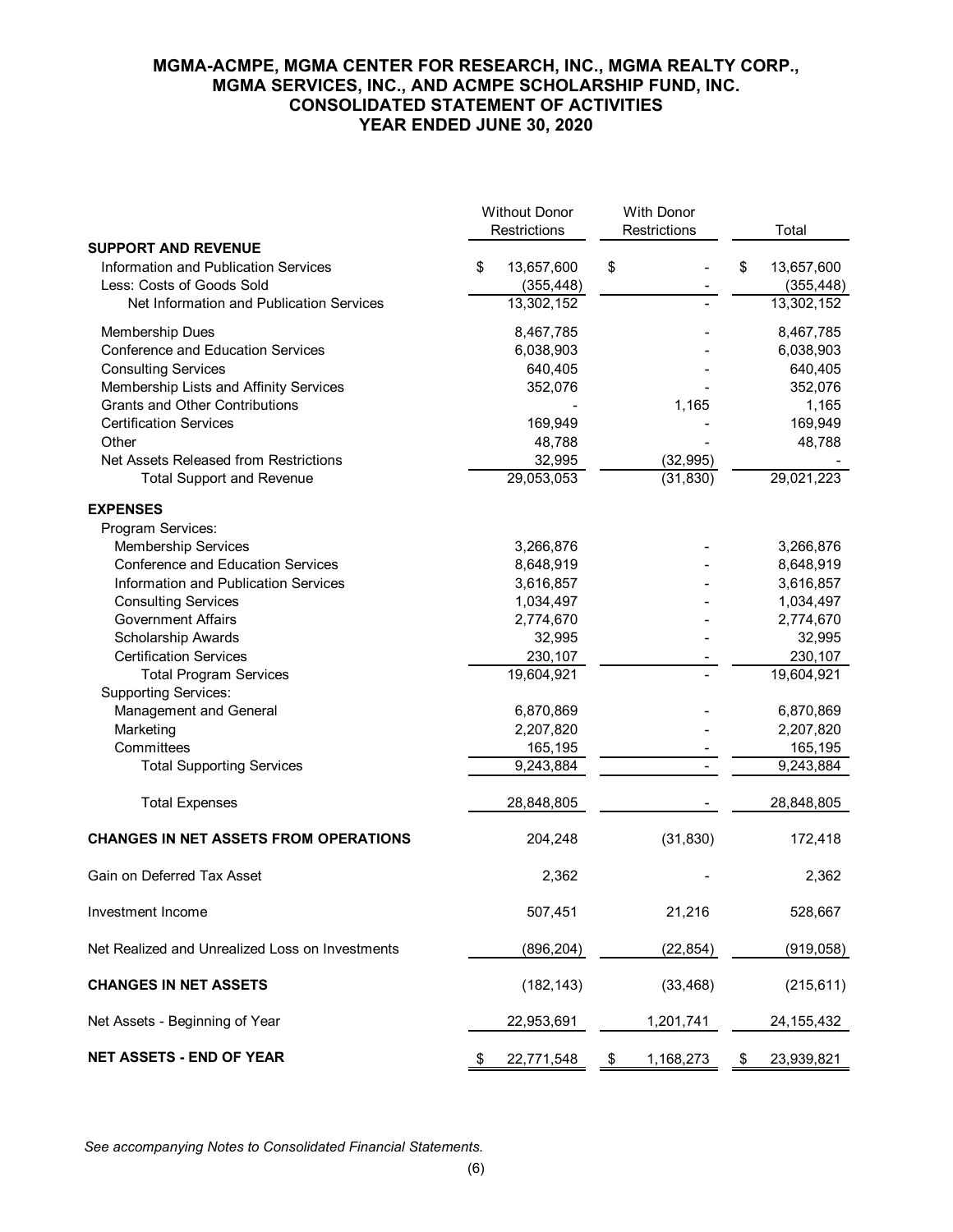### **MGMA-ACMPE, MGMA CENTER FOR RESEARCH, INC., MGMA REALTY CORP., MGMA SERVICES, INC., AND ACMPE SCHOLARSHIP FUND, INC. CONSOLIDATED STATEMENT OF FUNCTIONAL EXPENSES YEAR ENDED JUNE 30, 2021**

|                                                                                                                                     | <b>Program Services</b>                               |                                                        |                                                        |                                                 |                                                       |                                                                          |                                             | <b>Supporting Services</b>                                   |                                                          |                                  |                                           |                                                                |
|-------------------------------------------------------------------------------------------------------------------------------------|-------------------------------------------------------|--------------------------------------------------------|--------------------------------------------------------|-------------------------------------------------|-------------------------------------------------------|--------------------------------------------------------------------------|---------------------------------------------|--------------------------------------------------------------|----------------------------------------------------------|----------------------------------|-------------------------------------------|----------------------------------------------------------------|
|                                                                                                                                     | Membership<br>Services                                | Conference<br>and<br>Education<br>Services             | Information<br>and<br>Publication<br>Services          | Consulting<br>Services                          | Government<br>Affairs                                 | Scholarship<br>Awards                                                    | Certification<br>Services                   | Total<br>Program<br>Services                                 | Management<br>and General                                | Marketing                        | Committees                                | Total                                                          |
| Salaries and Benefits<br>Supplies and Travel<br>Services and Professional Fees<br>Office and Occupancy<br>Depreciation and Interest | \$2,758,122<br>51,826<br>367,105<br>140,035<br>42,121 | \$4,020,703<br>626,751<br>949,709<br>273,683<br>82,321 | \$2,614,969<br>191,567<br>635,899<br>207,178<br>62,318 | 245,902<br>15,105<br>432,963<br>32,220<br>9,691 | \$1,447,433<br>62,251<br>344,238<br>479,483<br>27,604 | 31,394<br>$\sim$<br>$\overline{\phantom{0}}$<br>$\overline{\phantom{a}}$ | 40,313<br>2,423<br>81,901<br>5,857<br>1,763 | \$11,127,442<br>981,317<br>2,811,815<br>1,138,456<br>225,818 | \$5,919,140<br>87,031<br>1,544,586<br>687,897<br>183,323 | \$1,055,253<br>20,334<br>611,536 | 723<br>40,000<br>$\overline{\phantom{a}}$ | \$18,101,835<br>1,089,405<br>5,007,937<br>1,826,353<br>409,141 |
| <b>Total Expenses</b><br>by Function                                                                                                | 3,359,209                                             | 5,953,167                                              | 3,711,931                                              | 735,881                                         | 2,361,009                                             | 31,394                                                                   | 132,257                                     | 16,284,848                                                   | 8,421,977                                                | 1,687,123                        | 40,723                                    | 26,434,671                                                     |
| Less: Expenses Included with Revenues on<br>the Consolidated Statements of Activities:<br>Cost of Goods Sold- Publications          |                                                       |                                                        | (98,076)                                               |                                                 |                                                       |                                                                          |                                             | (98,076)                                                     |                                                          |                                  |                                           | (98,076)                                                       |
| Total Expenses Included in the Expense<br>Section on the Consolidated<br><b>Statements of Activities</b>                            | \$3,359,209                                           | \$5,953,167                                            | \$3,613,855                                            | 735,881<br>s.                                   | \$2,361,009                                           | 31,394<br>\$                                                             | 132,257<br>S.                               | \$16,186,772                                                 | \$8,421,977                                              | \$1,687,123                      | 40,723                                    | \$26,336,595                                                   |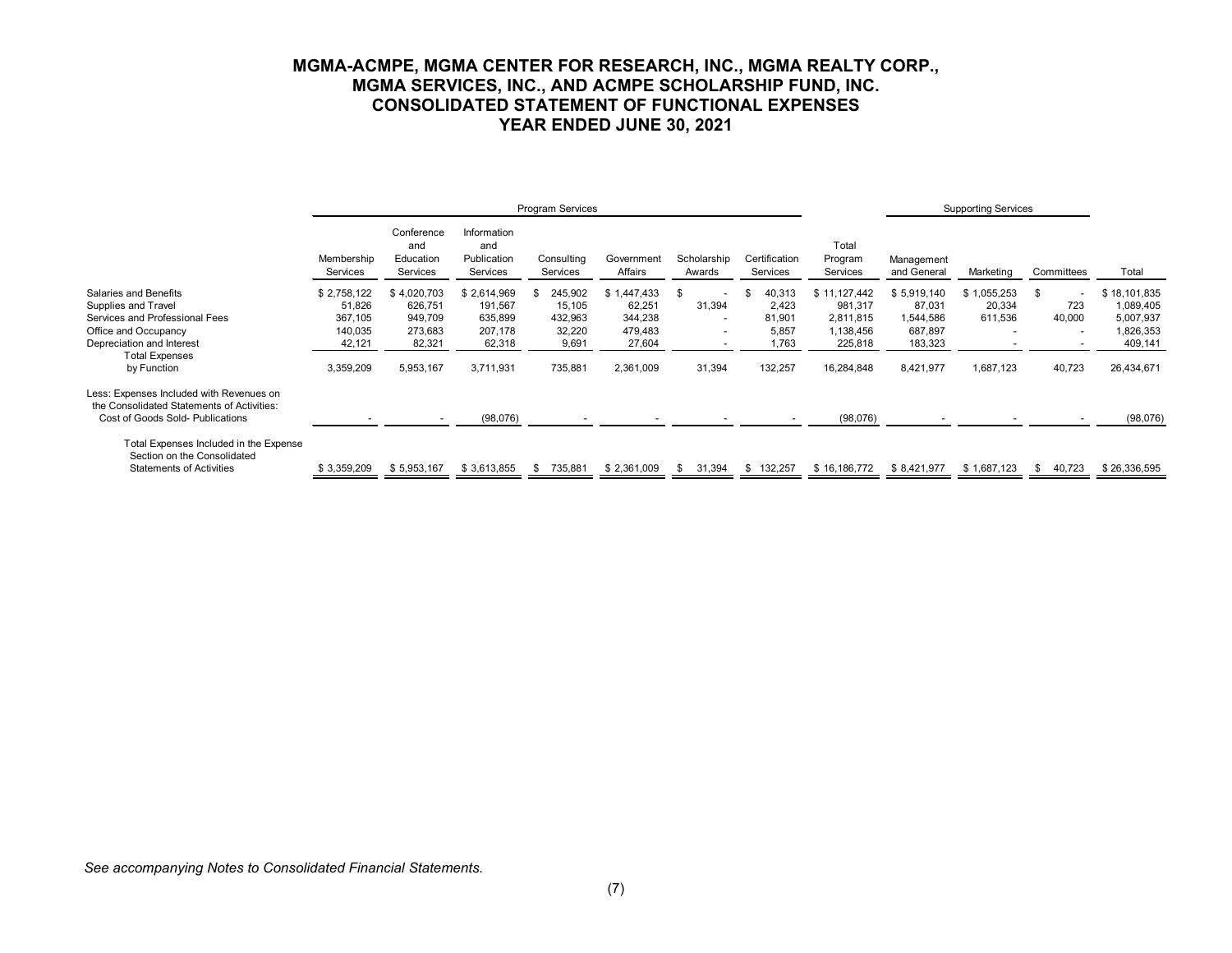### **MGMA-ACMPE, MGMA CENTER FOR RESEARCH, INC., MGMA REALTY CORP., MGMA SERVICES, INC., AND ACMPE SCHOLARSHIP FUND, INC. CONSOLIDATED STATEMENT OF FUNCTIONAL EXPENSES YEAR ENDED JUNE 30, 2020**

|                                                                                                                            | Program Services       |                                            |                                               |                        |                       |                          |                           |                              | <b>Supporting Services</b> |             |                                  |              |
|----------------------------------------------------------------------------------------------------------------------------|------------------------|--------------------------------------------|-----------------------------------------------|------------------------|-----------------------|--------------------------|---------------------------|------------------------------|----------------------------|-------------|----------------------------------|--------------|
|                                                                                                                            | Membership<br>Services | Conference<br>and<br>Education<br>Services | Information<br>and<br>Publication<br>Services | Consulting<br>Services | Government<br>Affairs | Scholarship<br>Awards    | Certification<br>Services | Total<br>Program<br>Services | Management<br>and General  | Marketing   | Committees                       | Total        |
| Salaries and Benefits                                                                                                      | \$2,448,447            | \$3,660,240                                | \$2,411,593                                   | 298,060                | \$1,659,064           | - \$                     | 53,321                    | \$10,530,725                 | \$4,521,214                | \$1,026,370 | - \$<br>$\overline{\phantom{a}}$ | \$16,078,309 |
| Supplies and Travel                                                                                                        | 192,248                | 3,061,472                                  | 555,311                                       | 90,906                 | 130,700               | 32,995                   | 26,167                    | 4,089,799                    | 98,956                     | 90,006      | 95,924                           | 4,374,685    |
| Services and Professional Fees                                                                                             | 412,853                | 1,457,453                                  | 695,669                                       | 577,590                | 426,741               | $\overline{\phantom{a}}$ | 134,592                   | 3,704,898                    | 1,341,189                  | 1,091,444   | 69,271                           | 6,206,802    |
| Office and Occupancy                                                                                                       | 150,897                | 330,817                                    | 217,879                                       | 47,792                 | 509,333               | $\overline{\phantom{a}}$ | 11,335                    | 1,268,053                    | 686,921                    |             | $\overline{\phantom{a}}$         | 1,954,974    |
| Depreciation and Interest                                                                                                  | 62,431                 | 138,937                                    | 91,853                                        | 20,149                 | 48,832                |                          | 4,692                     | 366,894                      | 222,589                    |             |                                  | 589,483      |
| <b>Total Expenses</b>                                                                                                      |                        |                                            |                                               |                        |                       |                          |                           |                              |                            |             |                                  |              |
| by Function                                                                                                                | 3,266,876              | 8,648,919                                  | 3,972,305                                     | 1,034,497              | 2,774,670             | 32,995                   | 230,107                   | 19,960,369                   | 6,870,869                  | 2,207,820   | 165,195                          | 29,204,253   |
| Less: Expenses Included with Revenues on<br>the Consolidated Statements of Activities:<br>Cost of Goods Sold- Publications |                        | $\overline{\phantom{a}}$                   | (355, 448)                                    |                        |                       |                          |                           | (355, 448)                   |                            |             | $\overline{\phantom{a}}$         | (355, 448)   |
| Total Expenses Included in the Expense<br>Section on the Consolidated                                                      |                        |                                            |                                               |                        |                       |                          |                           |                              |                            |             |                                  |              |
| <b>Statements of Activities</b>                                                                                            | \$3,266,876            | \$8,648,919                                | \$3,616,857                                   | \$1,034,497            | \$2,774,670           | 32,995<br>£.             | \$230,107                 | \$19,604,921                 | \$6,870,869                | \$2,207,820 | \$165,195                        | \$28,848,805 |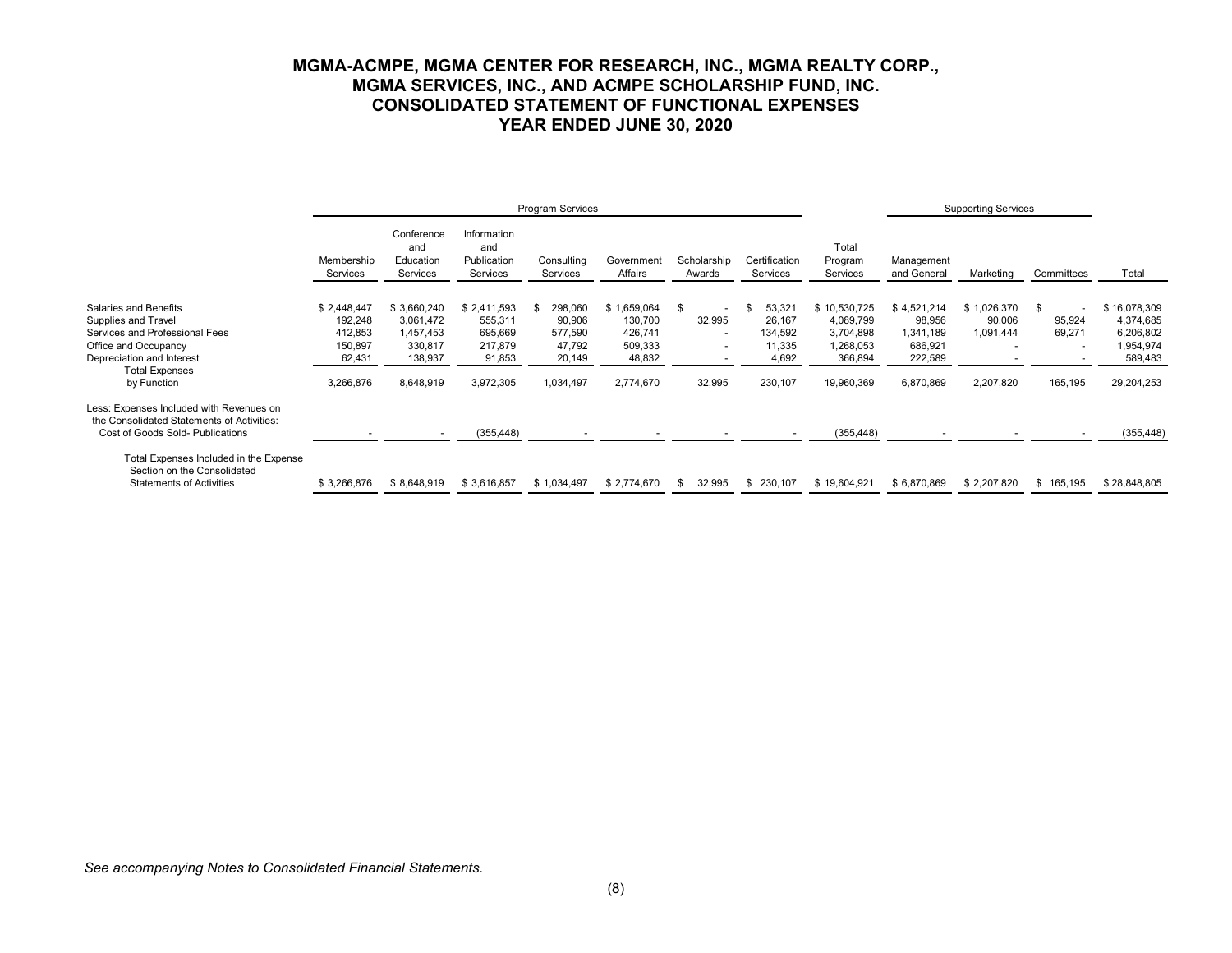### **MGMA-ACMPE, MGMA CENTER FOR RESEARCH, INC., MGMA REALTY CORP., MGMA SERVICES, INC., AND ACMPE SCHOLARSHIP FUND, INC. CONSOLIDATED STATEMENTS OF CASH FLOWS YEARS ENDED JUNE 30, 2021 AND 2020**

|                                                                                                             | 2021             | 2020             |
|-------------------------------------------------------------------------------------------------------------|------------------|------------------|
| <b>CASH FLOWS FROM OPERATING ACTIVITIES</b>                                                                 |                  |                  |
| Change in Net Assets                                                                                        | 11,149,526<br>\$ | \$<br>(215, 611) |
| Adjustments to Reconcile Change in Net Assets to Net Cash                                                   |                  |                  |
| Provided (Used) by Operating Activities:                                                                    |                  |                  |
| Depreciation and Amortization                                                                               | 408,573          | 589,262          |
| Net Realized and Unrealized (Gain) Loss on Investments                                                      | (8,301,677)      | 919,058          |
| Net Realized Loss on Sale of Property and Equipment                                                         |                  | 2,290            |
| Gain on Deferred Tax Asset                                                                                  | (104, 345)       | (2, 362)         |
| <b>Deferred Taxes</b>                                                                                       | 92,523           | 116,880          |
| (Increase) Decrease in Assets:                                                                              |                  |                  |
| <b>Accounts Receivable</b>                                                                                  | (159, 460)       | 95,753           |
| Prepayments                                                                                                 | (114, 845)       | 141,138          |
| <b>Deferred Compensation</b>                                                                                |                  | 55,093           |
| <b>Other Assets</b>                                                                                         | (149, 798)       | (101, 971)       |
| Increase (Decrease) in Liabilities:                                                                         |                  |                  |
| Accounts Payable and Accrued Liabilities                                                                    | 758,547          | (753, 522)       |
| <b>Unearned Revenue</b>                                                                                     | 604,742          | (533,969)        |
| Net Cash Provided by Operating Activities                                                                   | 4,183,786        | 312,039          |
| <b>CASH FLOWS FROM INVESTING ACTIVITIES</b>                                                                 |                  |                  |
| Purchases of Property and Equipment                                                                         | (67, 775)        | (269,008)        |
| Purchases of Investments                                                                                    | (11, 926, 378)   | (19, 273, 038)   |
| Proceeds from Sale of Investments                                                                           | 11,490,373       | 18,745,746       |
| Net Cash Used by Investing Activities                                                                       | (503, 780)       | (796, 300)       |
| <b>CASH FLOWS FROM FINANCING ACTIVITIES</b>                                                                 |                  |                  |
| Payment of Capital Lease Obligations                                                                        | (9, 108)         | (11, 767)        |
| Paycheck Protection Program Loan Proceeds                                                                   | 2,500,000        |                  |
| Net Cash Provided (Used) by Financing Activities                                                            | 2,490,892        | (11, 767)        |
| NET INCREASE (DECREASE) IN CASH AND CASH EQUIVALENTS                                                        | 6,170,898        | (496, 028)       |
| Cash and Cash Equivalents - Beginning of Year                                                               | 2,131,685        | 2,627,713        |
| CASH AND CASH EQUIVALENTS - END OF YEAR                                                                     | 8,302,583        | \$<br>2,131,685  |
| SUPPLEMENTAL DISCLOSURE OF NONCASH FINANCING ACTIVITIES<br><b>Equipment Acquired Through Capital Leases</b> | \$<br>40,246     | \$               |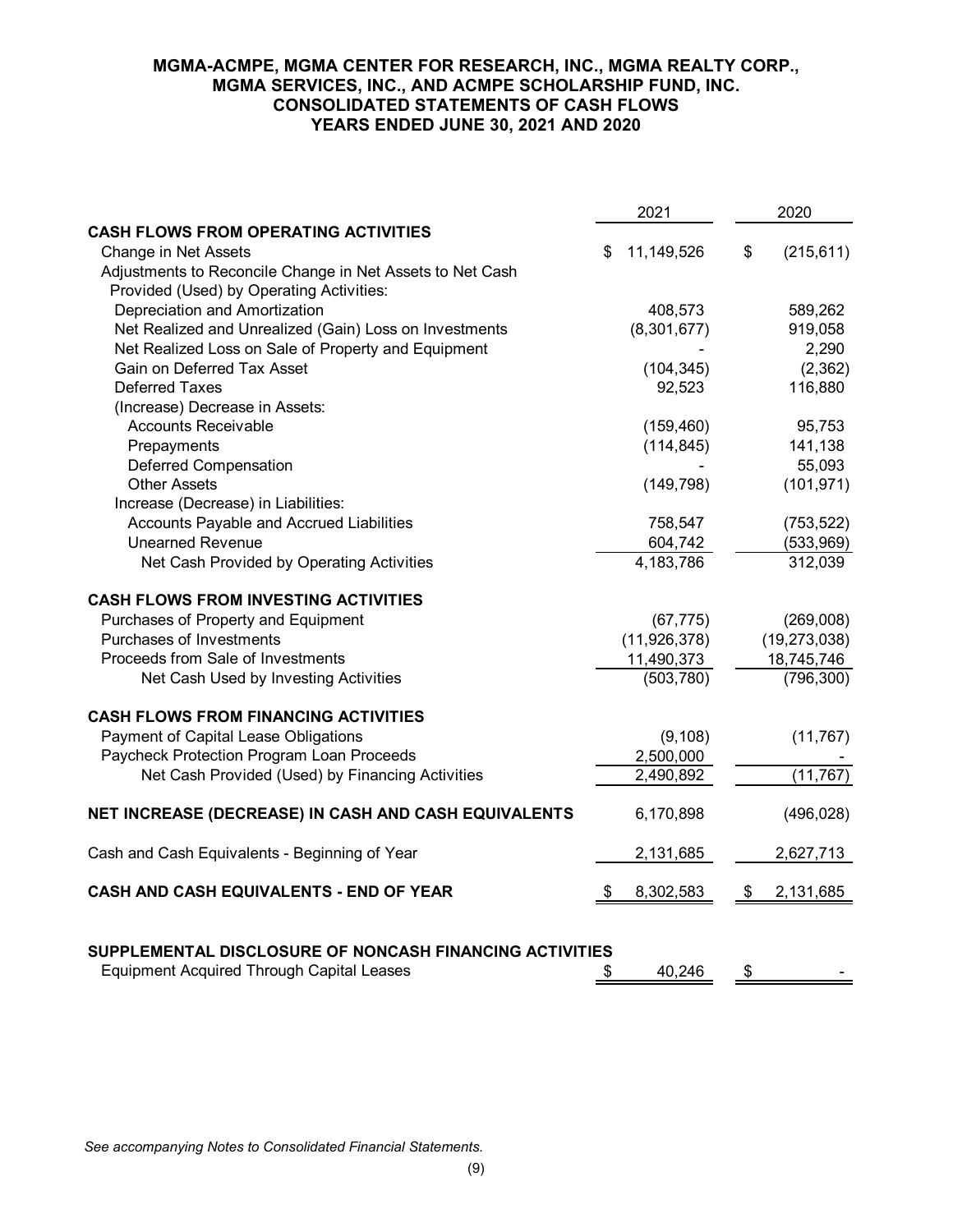## **NOTE 1 ORGANIZATION AND SUMMARY OF SIGNIFICANT ACCOUNTING POLICIES**

This summary of significant accounting policies of MGMA-ACMPE, MGMA Center for Research, Inc., MGMA Realty Corp., MGMA Services, Inc., and ACMPE Scholarship Fund, Inc. (collectively, the Association) is presented to assist in understanding the Association's consolidated financial statements. The consolidated financial statements and notes are representations of the Association's management, which is responsible for their integrity and objectivity. These accounting policies conform to accounting principles generally accepted in the United States of America (U.S. GAAP).

## **Organization**

Effective January 1, 2012, members of Medical Group Management Association (MGMA) and its standard-setting body, the American College of Medical Practice Executives (ACMPE), voted to merge to form a new association, MGMA-ACMPE. MGMA-ACMPE is a nonprofit corporation organized to advance the profession of medical group practice management and the industry of health care delivery. MGMA, founded in 1926, is composed of individual and organizational members responsible for the business administration of medical groups and clinics. ACMPE was founded in 1956 to encourage education and certification of medical practice executives.

MGMA Center for Research, Inc. (MGMA CFR) is a nonprofit, charitable corporation whose purpose is to conduct research projects, studies, and training programs in the area of ambulatory health care administration leading to information and publication services through grants received from foundations and other sources. MGMA CFR is dependent upon MGMA-ACMPE's continued support.

MGMA Realty Corp. (MGMA Realty) is a nonprofit affiliate of MGMA-ACMPE. MGMA Realty was established and began operations in 1990 for the purpose of owning and renting office buildings.

MGMA Services, Inc. (MGMA Services) was incorporated in the state of Colorado and is a wholly owned, for-profit subsidiary of MGMA-ACMPE. MGMA Services was established to engage in activities that further the provision of high-quality medical management services or otherwise assist medical group practices in delivering efficient and effective health care. MGMA Services is dependent upon MGMA-ACMPE's continued support.

ACMPE Scholarship Fund, Inc. (SFI) was organized to administer scholarship programs endowed by individual members, groups, and members of the general public that shall assist individuals who wish to pursue careers in ambulatory health care administration or other worthy individuals to receive an education.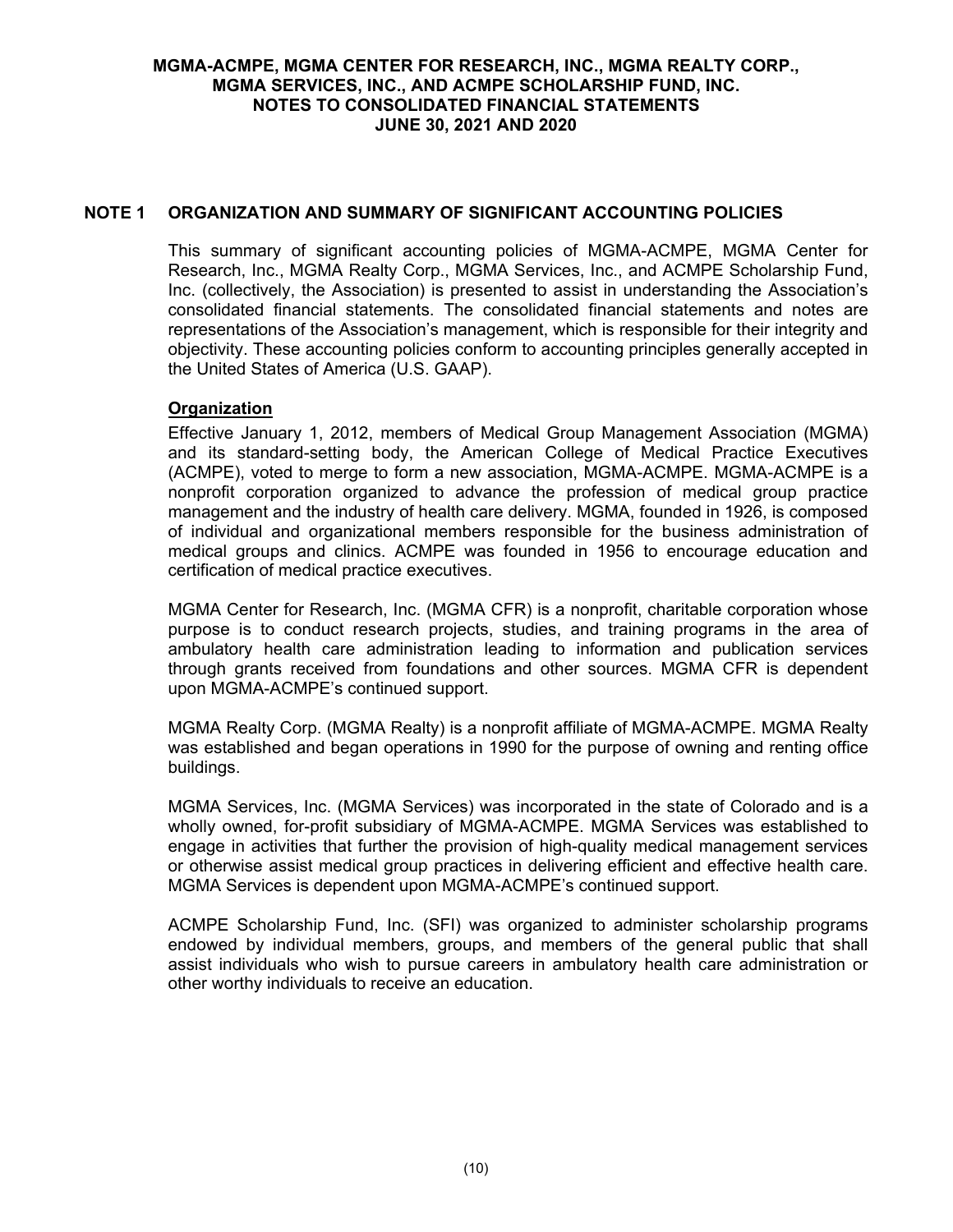# **Principles of Consolidation**

The consolidated financial statements include the accounts of MGMA-ACMPE, MGMA CFR, MGMA Realty, MGMA Services, and SFI, which are under common management and controlled by separate boards of directors composed of the same members. MGMA Realty was organized for the purpose of holding title to property and distributing profits to MGMA-ACMPE. MGMA-ACMPE, MGMA Services, SFI, and MGMA CFR are housed in facilities owned by MGMA Realty, and certain MGMA-ACMPE employees perform work for all organizations. MGMA Services is a wholly owned subsidiary of MGMA-ACMPE with a separate board of directors. All material intercompany balances and transactions have been eliminated in consolidation.

## **Basis of Presentation**

The Association's policy is to prepare its consolidated financial statements on the accrual basis in conformity with U.S. GAAP. The Association accounts for its net assets, revenues, gains, expenses and losses based upon the existence or absence of donor-imposed restrictions. A description of the net asset categories follows:

*Without Donor Restrictions* – Net assets available for use in general operations and not subject to donor (or certain grantor) restrictions. The board of directors has designated, from net assets without donor restrictions, net assets for endowment fund scholarships.

*With Donor Restrictions* – Net assets subject to donor-imposed restrictions. Some donor-imposed restrictions are temporary in nature, such as those that will be met by the passage of time or other events specified by the donor. Other donor-imposed restrictions are perpetual in nature when the donor stipulates that resources must be maintained in perpetuity.

The Association reports contributions restricted by donors as increases in net assets without donor restrictions if the restrictions expire (that is, when a stipulated time restriction ends or purpose restriction is accomplished) in the reporting period in which the revenue is recognized. All other donor-restricted contributions are reported as increases in net assets with donor restrictions, depending on the nature of the restrictions. When a restriction expires, net assets with donor restrictions are reclassified to net assets without donor restrictions and reported in the consolidated statements of activities as Net Assets Released from Restrictions.

## **Cash and Cash Equivalents**

Cash and cash equivalents are defined as money market deposits, checking and savings accounts, certificates of deposit, and repurchase agreements with original maturities of less than 90 days, excluding cash equivalents held as part of the Association's investment portfolio, which are classified as investments. As of June 30, 2021 and 2020, balances in excess of federally insured limits totaled approximately \$8,484,518 and \$1,959,711, respectively.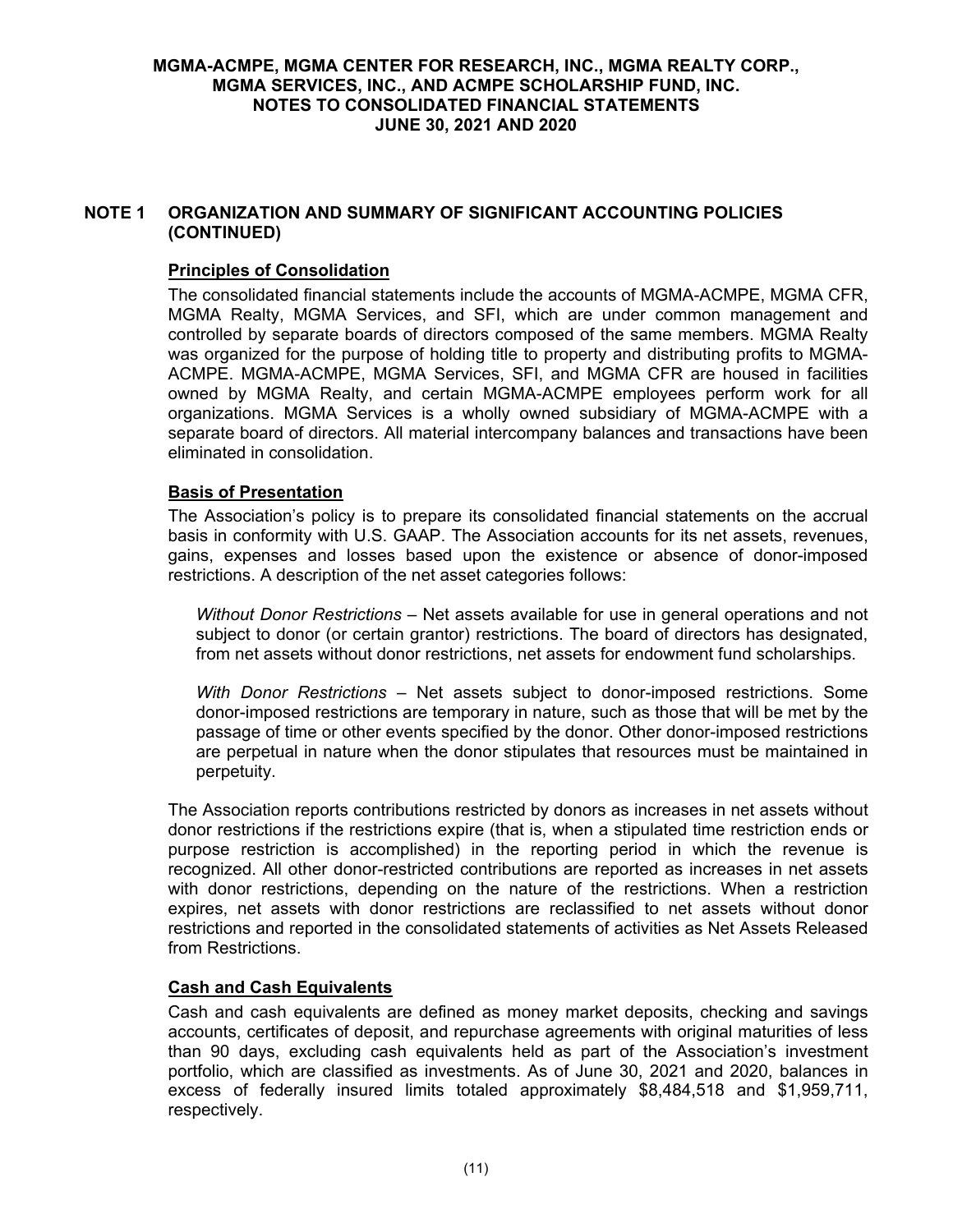### **Investments**

Investments in equity securities with readily determinable fair values and all investments in debt securities are measured at fair value in the consolidated statements of financial position.

### **Restricted Investments**

Restricted investments represent donor-restricted scholarship fund balances that must be maintained in perpetuity. There are no donor restrictions that require scholarship fund balances to be maintained in separate accounts. The Association commingles scholarship funds with the other investments of the Association, as is specified by the charters of the scholarship funds.

### **Accounts Receivable**

The Association extends credit to customers for payment for goods and services provided. The Association provides an allowance for doubtful collections using a formula that is based upon prior collections history with similar accounts. Delinquent receivables are written off based on individual credit evaluation and specific circumstances of the customer.

### **Prepayments**

Prepayments consist mainly of deposits and other costs associated with the preparation of upcoming programs sponsored by MGMA-ACMPE. Prepayments related to holding the programs are recognized as expense in the year the program is held.

## **Property and Equipment**

Property and equipment having a unit cost greater than \$5,000 and a useful life of more than three years are capitalized at cost when purchased. Depreciation and amortization are computed on the straight-line method over estimated useful lives as follows:

| <b>Building</b>                | 20 Years      |
|--------------------------------|---------------|
| <b>Building Improvements</b>   | 10 Years      |
| <b>Furniture and Furniture</b> | 5 to 10 Years |
| <b>Computer Hardware</b>       | 5 Years       |
| <b>Computer Software</b>       | 3 to 5 Years  |

Expenditures for maintenance, repairs, and minor replacements are charged to operations, and expenditures for major replacements and betterments are capitalized.

### **Long-Lived Assets**

The Association reviews its long-lived assets for impairment whenever events or changes in circumstances indicate that the carrying amount of the asset may not be recovered. The Association looks primarily to the undiscounted future cash flows in its assessment of whether or not long-lived assets have been impaired. Through June 30, 2021, no impairment has been deemed necessary.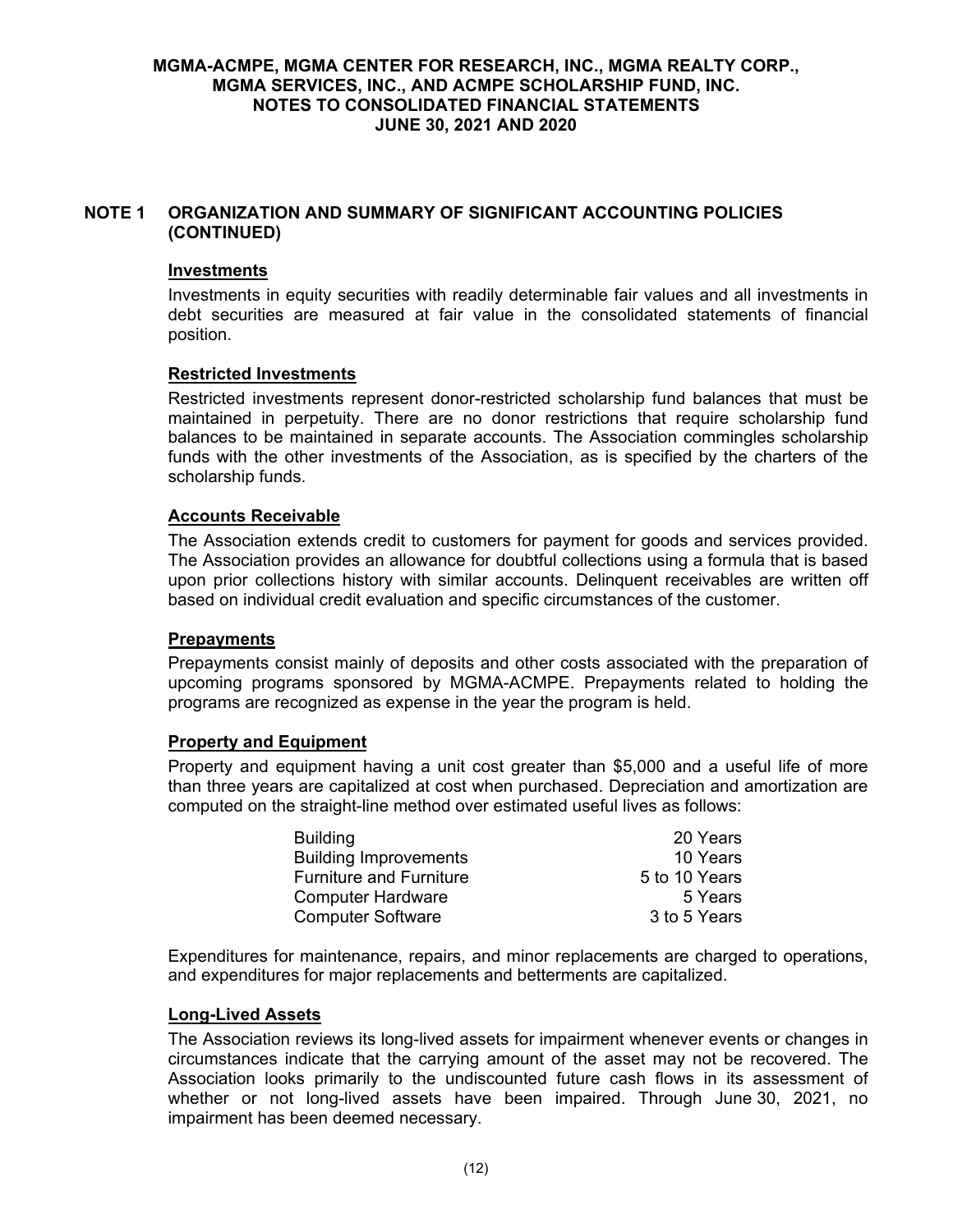## **Revenue Recognition**

Information and publication services revenue is comprised of sales of various surveys, periodicals, books and related advertising, most of which are provided electronically. Revenue for products purchased on a stand-alone basis is recognized when the item is purchased by and provided to the customer. Revenue for products bundled with an organization membership as described below is recognized ratably over the term of the contract (typically 12 months). Costs incurred for stand-alone publications below \$30,000 are expensed in the year incurred. Costs for stand-alone publications exceeding \$30,000 are recorded as publications inventory. There was no publications inventory as of June 30, 2021 and 2020.

Membership dues revenue consists of revenue from individual memberships and organization memberships. Individual memberships are renewed on an anniversary date basis and the revenue is recognized ratably over the membership period since there are no distinct performance obligations and the membership benefits are considered a bundled group of performance obligations that are delivered to members throughout the membership period. Organization memberships are renewed on an anniversary date basis and consist of various member benefits, access to industry data via software, and admission to the next annual conference, all three of which are considered separate performance obligations that are allocated a price using the standalone selling price method. The various member benefits and access to industry data are considered bundled groups of performance obligations that are delivered to members throughout the membership period and therefore revenue is recognized ratably of the term of the contract (typically 12 months). Conference admission is deferred and recognized at point over time during the time period the annual conference occurs. The access to industry data portion of organization membership revenue is included in information and publication services in the consolidated statements of activities.

Conference and education services revenue includes revenue from conference attendees, seminars, webinars, sponsorships, exhibitions and advertising at the Association's conferences. Revenue is recognized at point over time during the time period the conferences and educational programs occur.

Consulting services revenue is recognized over time based on the input method as the Association consumes resources, expends labor hours, and incurs cost.

Membership lists and affinity revenue consists of fees in exchange for licensing the Association's intellectual property. Fees are calculated as a percentage of products sold by a third party that include the Association's intellectual property. Revenue is recognized as products are sold by a third party.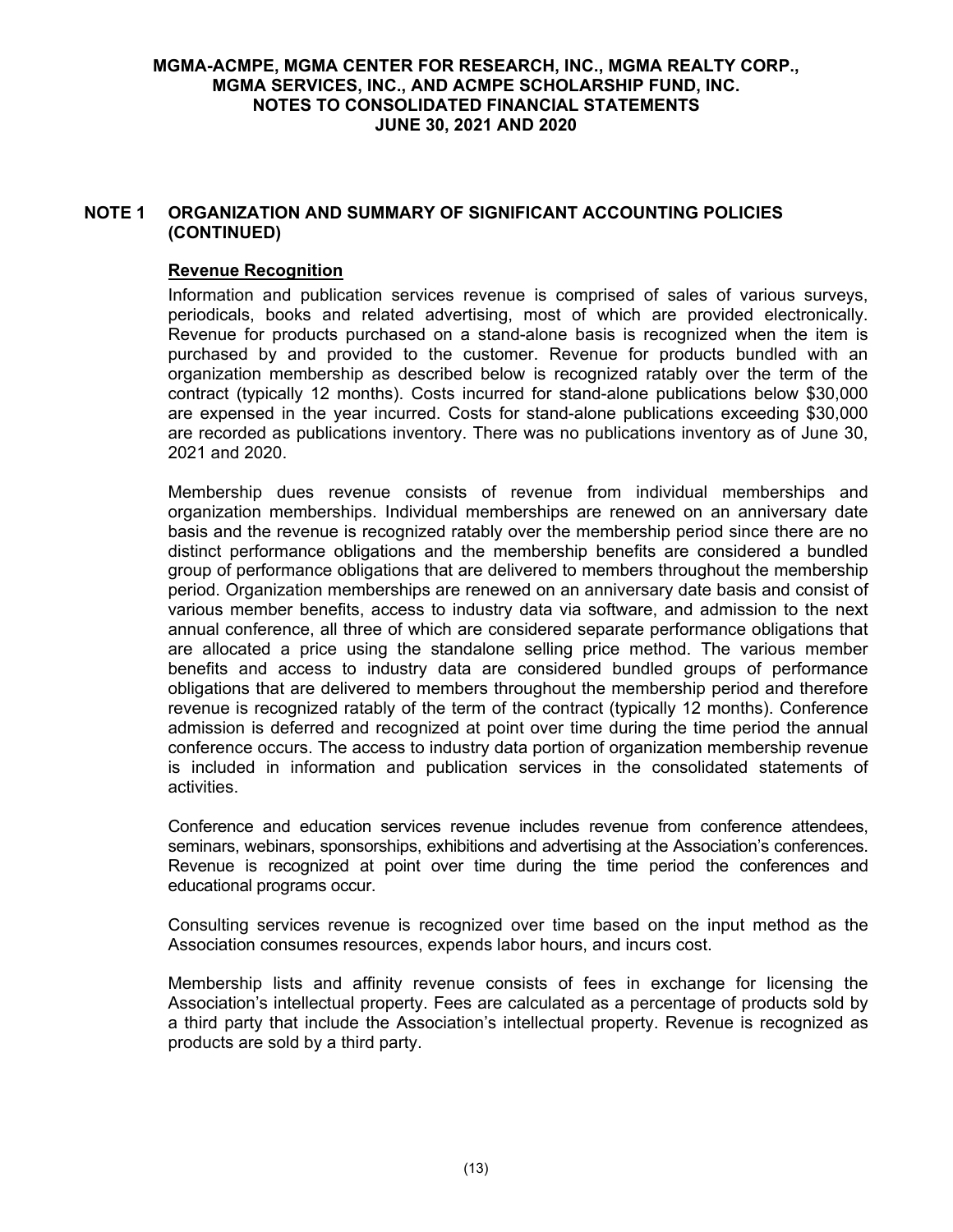## **Revenue Recognition (Continued)**

Prepaid dues are included in unearned revenue – membership dues in the consolidated statements of financial position. Customer prepayments in advance of information and publication services, conference and education services, consulting services, and membership and affinity services are recorded as unearned revenue – fees and services in the consolidated statements of financial position.

# **Expense Allocation**

Directly identifiable expenses are charged to program and supporting services. Expenses related to more than one function are charged to program and supporting services using factors such as direct payroll allocation, full-time equivalents within each department, time and effort estimates, and the ratio of direct expenses incurred by departments compared to total direct expenses of the related business unit. Management and general expenses include those expenses that are not directly identifiable with any other program service but provide for the overall support and direction of the Association.

# **Income Taxes**

MGMA-ACMPE, MGMA CFR, MGMA Realty, and SFI are nonprofit corporations as defined by the Internal Revenue Code Sections 501(c)(6) (MGMA-ACMPE), 501(c)(3) (MGMA CFR and SFI), and 501(c)(2) (MGMA Realty) and are exempt from federal income taxes on their related activities. Accordingly, income taxes related to MGMA-ACMPE, MGMA CFR, MGMA Realty, and SFI are to be paid only on net revenue unrelated to their tax-exempt activities.

MGMA-ACMPE, to the extent it generates unrelated business income, and MGMA Services, a for-profit C corporation, account for deferred taxes under the asset and liability method, whereby deferred tax assets and liabilities are recognized for the expected tax consequences of temporary differences between the tax basis of assets and liabilities and their reported amounts using presently enacted tax rates. Deferred tax assets are recognized for net operating loss carryforwards and are reduced by a valuation allowance, which is established when it is more likely than not that some portion or all of the deferred tax assets will not be realized.

# **Uncertain Tax Positions**

The Association applies a more likely than not measurement methodology to reflect the consolidated financial statement impact of uncertain tax positions taken or expected to be taken in a tax return. After evaluating the tax positions taken, none are considered to be uncertain; therefore, no amounts have been recognized for the years ended June 30, 2021 and 2020.

If incurred, interest and penalties associated with tax positions are recorded in the period assessed as management and general expense. No interest or penalties have been assessed as of June 30, 2021 and 2020.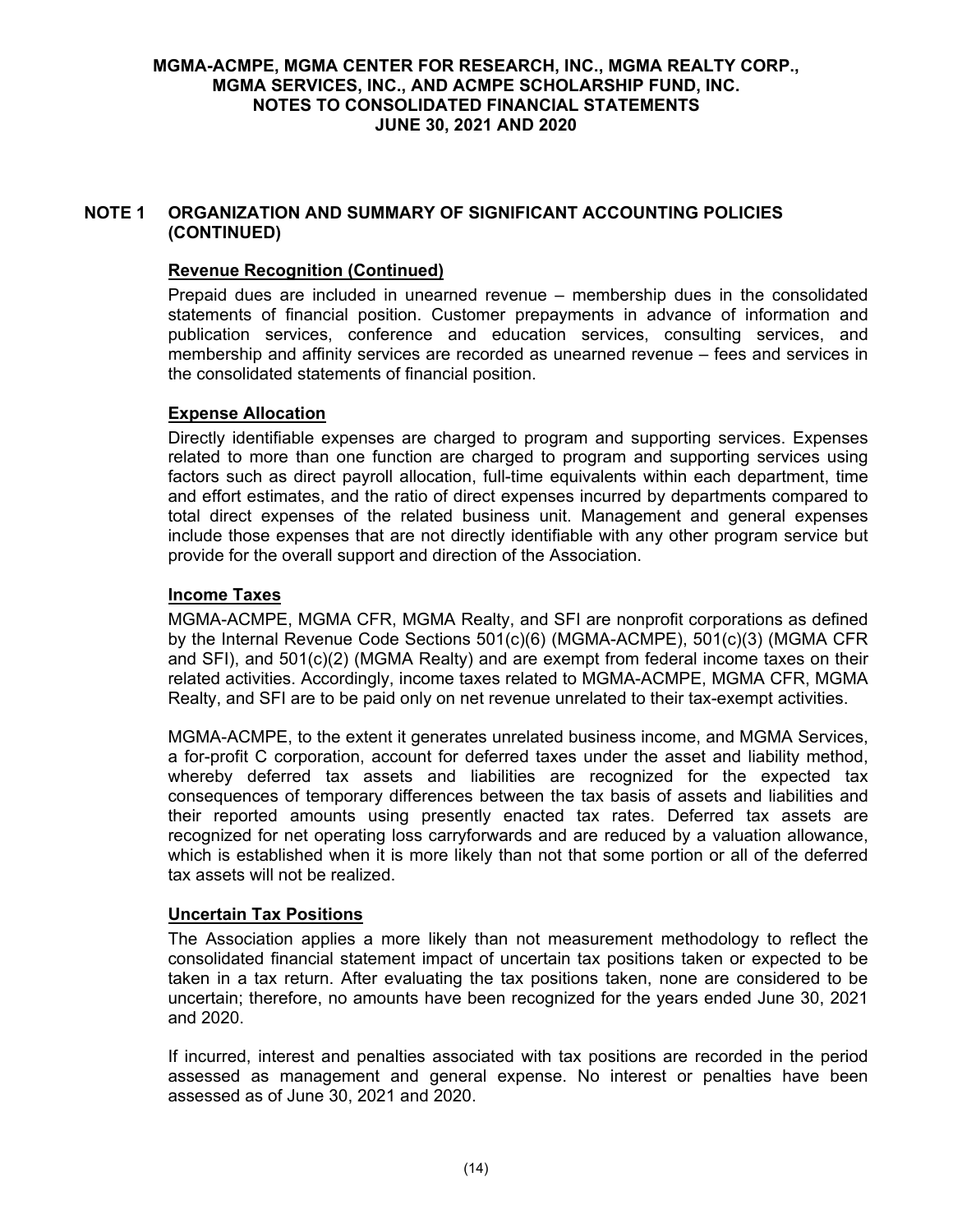## **Use of Estimates**

The preparation of consolidated financial statements in conformity with U.S. GAAP requires management to make estimates and assumptions that affect the reported amounts of assets and liabilities and disclosure of contingent assets and liabilities at the date of the consolidated financial statements and the reported amounts of revenue, expenses, gains, losses, and other changes in net assets during the reporting period. Actual results could differ from those estimates.

# **Recently Issued Accounting Pronouncements**

In February 2016, the Financial Accounting Standards Board (FASB) issued Accounting Standards Update (ASU) 2016-02, *Leases (Topic 842)*, which is expected to increase transparency and comparability among organizations. The core principle of Topic 842 is that a lessee should recognize the assets and liabilities that arise from leases. The standard requires lessees to reflect most leases on their statement of financial position as lease liabilities with a corresponding right-of-use asset, while leaving presentation of lease expense in the statement of activities largely unchanged. The standard also eliminates the real-estate specific provisions that exist under current U.S. GAAP and modifies the classification criteria and accounting which lessors must apply to sales-type and directfinancing leases. The standard is effective for fiscal year 2023, and early adoption is permitted. The Association is evaluating the impact of ASU 2016-02 on its consolidated financial statements.

# **NOTE 2 LIQUIDITY**

Financial assets available for general expenditure, that is, without donor or other restrictions limiting their use, within one year of the consolidated statement of financial position date, comprise the following:

|                                               | 2021           | 2020          |
|-----------------------------------------------|----------------|---------------|
| Cash and Cash Equivalents                     | 8,302,583<br>S | 2,131,685     |
| <b>Accounts Receivable</b>                    | 1,423,705      | 1,264,245     |
| Investments                                   | 36,094,293     | 27,356,611    |
| Financial Assets at year-end                  | 45,820,581     | 30,752,541    |
| Less:                                         |                |               |
| Donor Restricted Net Assets                   | (1,429,456)    | (1, 168, 273) |
| <b>Board-Designated Net Assets</b>            | (197, 603)     | (157, 211)    |
| Total Financial Assets Available to Meet Cash |                |               |
| Needs for General Expenditure within One Year | 44, 193, 522   | 29,427,057    |

The Association's endowment funds consist of donor-restricted endowments and funds designated by the board as endowments. Income from donor-restricted endowments is restricted for specific purposes, with the exception of the amounts available for general use. Donor-restricted endowment funds are not available for general expenditure.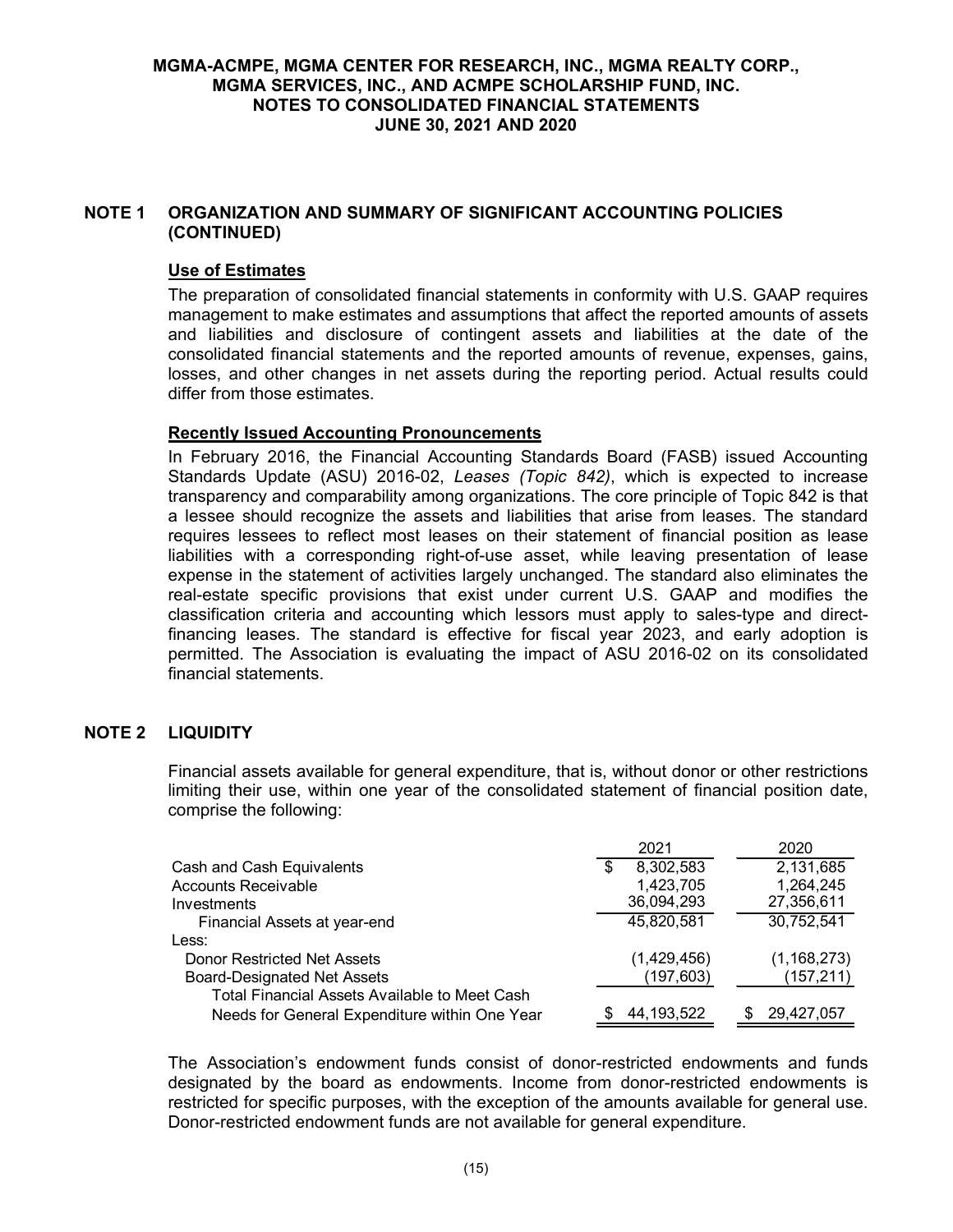## **NOTE 2 LIQUIDITY (CONTINUED)**

It is the policy of the Association to maintain operating funds in checking accounts for purposes of liquidity. The Association will take advantage of earnings potential, if practical, through the use of controlled disbursement information allowing excess funds in operating accounts to be invested in short-term instruments. The Association maintains accounts necessary for daily operations, payroll, credit card receipts and other purposes that may arise. In the event of an unanticipated liquidity need, the Association could also draw upon \$2,500,000 of an available line of credit (Note 5).

## **NOTE 3 INVESTMENTS AND RESTRICTED INVESTMENTS**

Investments are reflected in the following accounts on the consolidated statements of financial position:

|                        | 2021         |  | 2020          |  |
|------------------------|--------------|--|---------------|--|
| Investments            | \$35,335,643 |  | \$26,598,801  |  |
| Restricted Investments | 758.650      |  | 757.810       |  |
| ⊤otal                  | 36.094.293   |  | \$ 27.356.611 |  |

Investments are used as collateral for MGMA-ACMPE's line of credit (Note 5).

Investments and restricted investments are comprised of the following:

|                                        | 2021            | 2020           |
|----------------------------------------|-----------------|----------------|
| Cash and Cash Equivalents              | 1,296,315<br>\$ | 3,762,563<br>S |
| Equities:                              |                 |                |
| <b>Corporate Equities</b>              | 8,323,055       | 6,272,262      |
| Mutual Funds and Exchange Traded Funds | 22,305,358      | 12,353,945     |
| Fixed Income:                          |                 |                |
| Mutual Funds and Exchange Traded Funds | 4,066,993       | 4,762,471      |
| U.S. Government and Agency Bonds       | 1,145           | 1,516          |
| Corporate Bonds                        | 101,427         | 203,854        |
| Total                                  | 36,094,293      | 27,356,611     |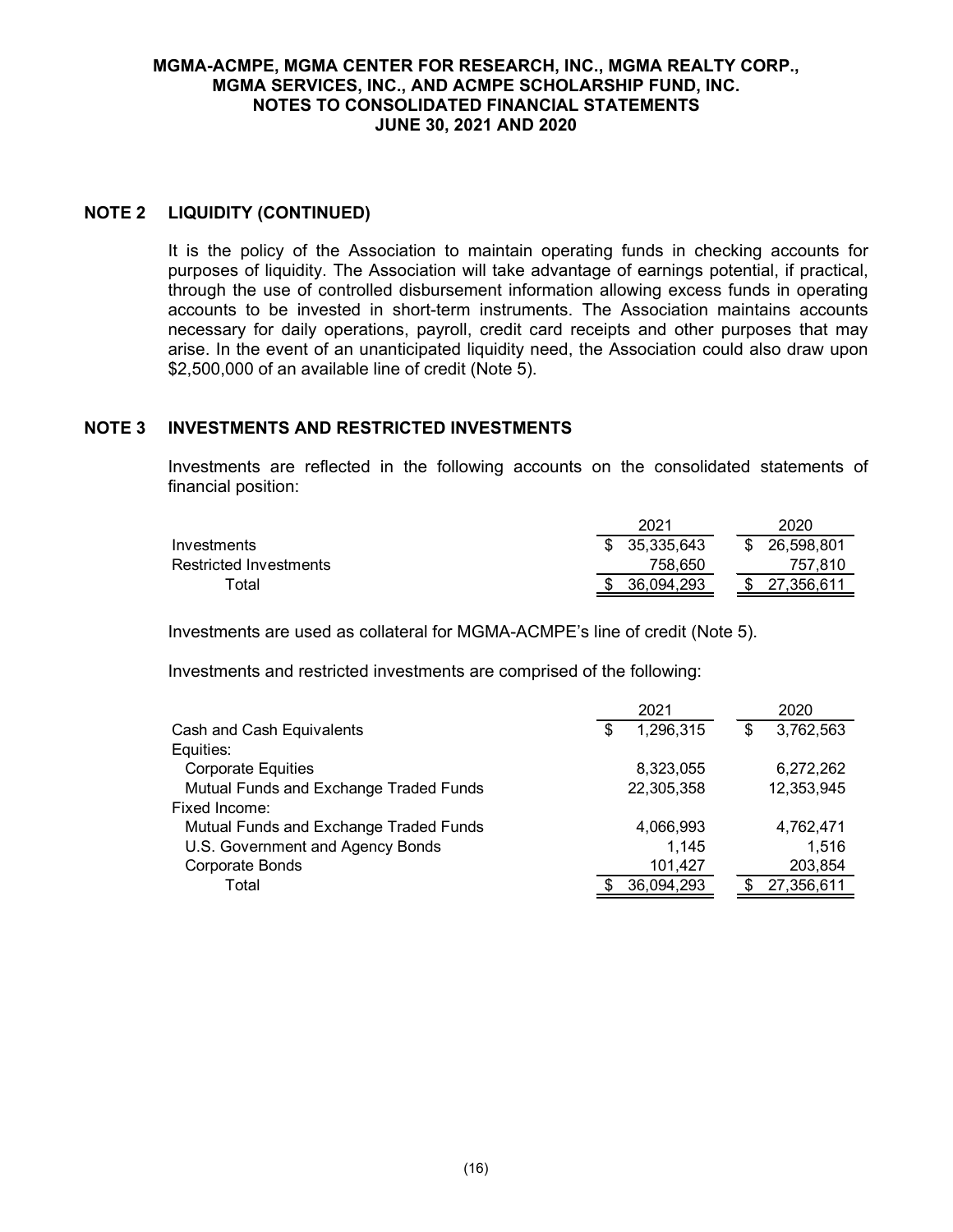## **NOTE 4 FAIR VALUE MEASUREMENTS**

The Association values its financial assets and liabilities based on the price that would be received to sell an asset or paid to transfer a liability in an orderly transaction between market participants at the measurement date. The following fair value hierarchy prioritizes observable inputs used to measure fair value into three broad levels, which are described below:

*Level 1 –* Quoted prices in active markets that are accessible at the measurement date for assets or liabilities. The fair value hierarchy gives the highest priority to Level 1 inputs.

*Level 2 –* Observable prices that are based on inputs not quoted on active markets but corroborated by market data.

*Level 3 –* Unobservable inputs are used when little or no market data is available.

In determining fair value, the Association utilizes valuation techniques that maximize the use of observable inputs and minimize the use of unobservable inputs to the extent possible as well as considers counterparty credit risk in its assessment of fair value. These classifications (Levels 1, 2, and 3) are intended to reflect the observability of inputs used in the valuation of investments and are not necessarily an indication of risk or liquidity.

The following is a description of the valuation methodologies used for assets measured at fair value:

*Mutual Funds, Exchange-Traded Funds, and Equities*: Valued at the closing price reported on the active market on which the funds and individual securities are traded.

*U.S. Government and Agency Bonds, and Corporate Bonds*: Valued based on yields currently available on comparable securities of the issuer or other issuers with similar credit ratings.

There were no changes to the valuation techniques used during the period.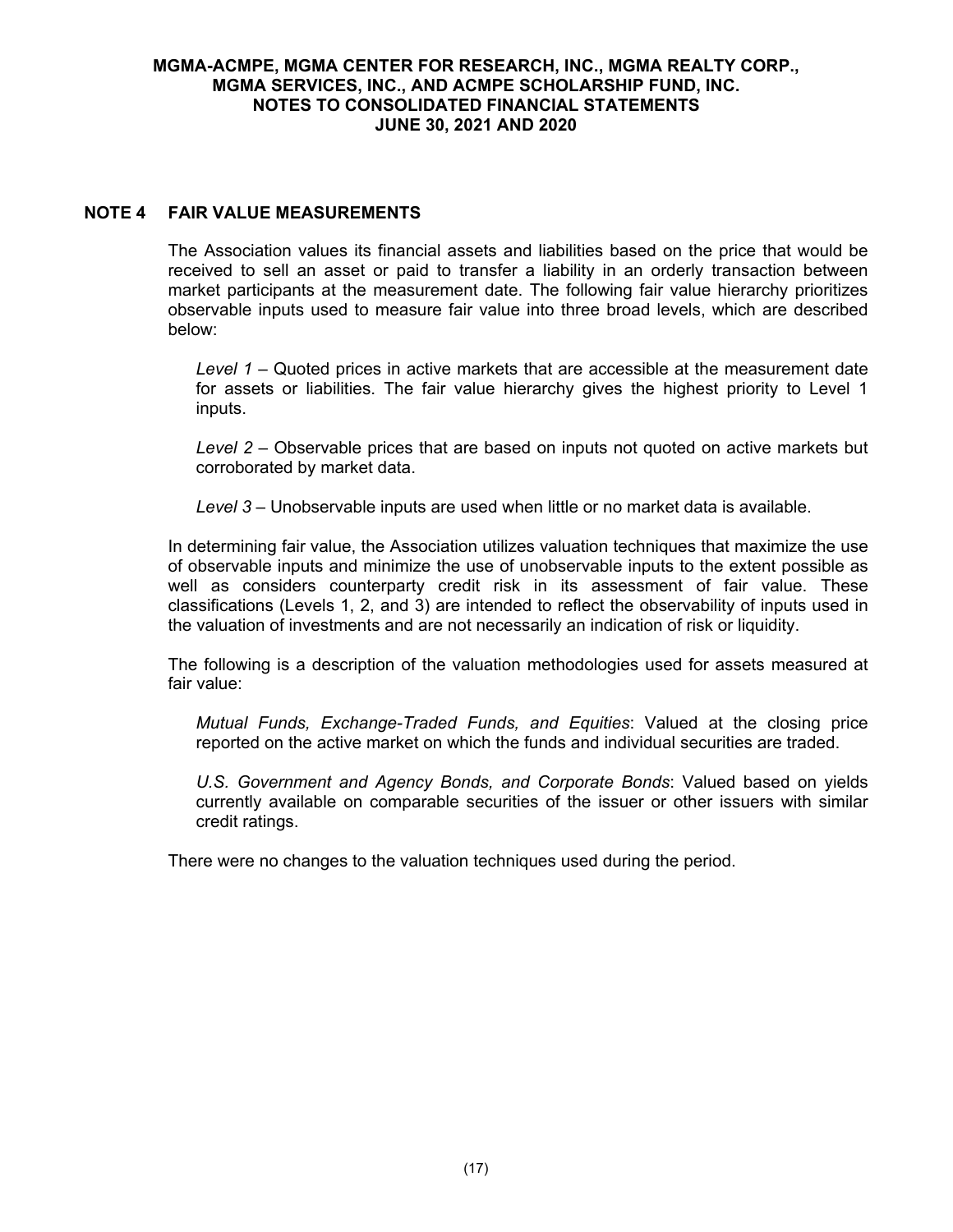# **NOTE 4 FAIR VALUE MEASUREMENTS (CONTINUED)**

Financial assets carried at fair value measured on a recurring basis as of June 30, 2021 and 2020 are classified in the tables below in one of the three categories described above:

|                               |             |                  | 2021                               |         |              |
|-------------------------------|-------------|------------------|------------------------------------|---------|--------------|
|                               | Not Leveled | Level 1          | Level $2$                          | Level 3 | Total        |
| Investments:                  |             |                  |                                    |         |              |
| Cash and Cash Equivalents     | \$1,296,315 | \$               | \$                                 | \$      | 1,296,315    |
| Equities:                     |             |                  |                                    |         |              |
| <b>Corporate Equities</b>     |             | 8,323,055        |                                    |         | 8,323,055    |
| Mutual Funds and              |             |                  |                                    |         |              |
| Exchange Traded Funds         |             | 22,305,358       |                                    |         | 22,305,358   |
| Fixed Income:                 |             |                  |                                    |         |              |
| <b>Mutual Funds and</b>       |             |                  |                                    |         |              |
| Exchange Traded Funds         |             | 4,066,993        |                                    |         | 4,066,993    |
| U.S. Government and           |             |                  |                                    |         |              |
| <b>Agency Bonds</b>           |             |                  | 1,145                              |         | 1,145        |
| <b>Corporate Bonds</b>        |             |                  | 101,427                            |         | 101,427      |
| Total Investments and         |             |                  |                                    |         |              |
| <b>Restricted Investments</b> | 1,296,315   | 34,695,406       | 102,572                            |         | 36,094,293   |
| <b>Total Fair Value</b>       | \$1,296,315 | \$<br>34,695,406 | $\overline{\mathbf{e}}$<br>102,572 | \$      | \$36,094,293 |
|                               |             |                  |                                    |         |              |
|                               |             |                  | 2020                               |         |              |
|                               | Not Leveled | Level 1          | Level 2                            | Level 3 | Total        |
| Investments:                  |             |                  |                                    |         |              |
| Cash and Cash Equivalents     | \$3,762,563 | \$               | \$                                 | \$      | 3,762,563    |
| Equities:                     |             |                  |                                    |         |              |
| <b>Corporate Equities</b>     |             | 6,272,262        |                                    |         | 6,272,262    |
| Mutual Funds and              |             |                  |                                    |         |              |
| Exchange Traded Funds         |             | 12,353,945       |                                    |         | 12,353,945   |
| Fixed Income:                 |             |                  |                                    |         |              |
| <b>Mutual Funds and</b>       |             |                  |                                    |         |              |
| <b>Exchange Traded Funds</b>  |             | 4,762,471        |                                    |         | 4,762,471    |
| U.S. Government and           |             |                  |                                    |         |              |
| <b>Agency Bonds</b>           |             |                  | 1,516                              |         | 1,516        |
| Corporate Bonds               |             |                  | 203,854                            |         | 203,854      |
| <b>Total Investments and</b>  |             |                  |                                    |         |              |
| <b>Restricted Investments</b> | 3,762,563   | 23,388,678       | 205,370                            |         | 27,356,611   |
| <b>Total Fair Value</b>       | \$3,762,563 | \$23,388,678     | \$<br>205,370                      | \$      | \$27,356,611 |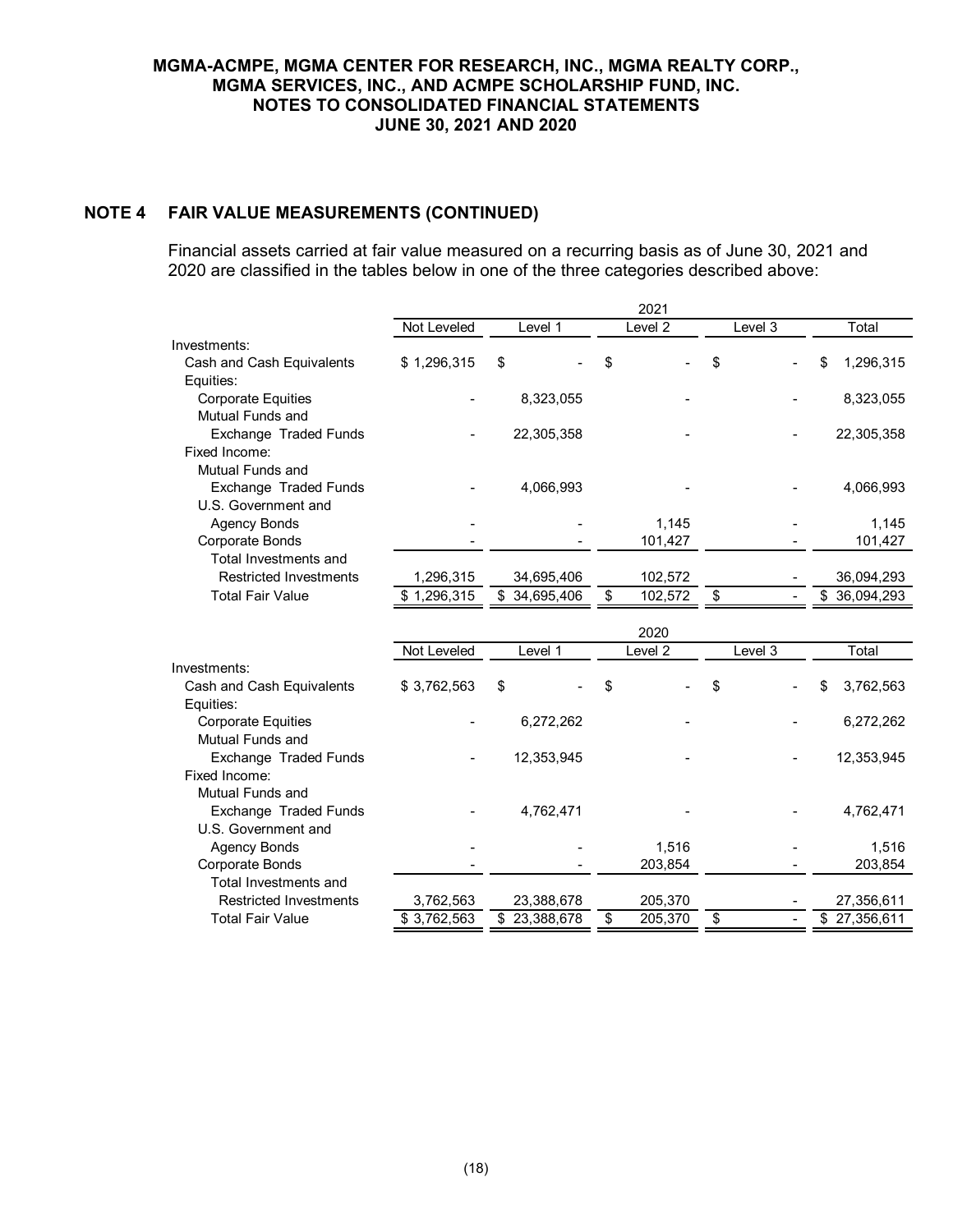# **NOTE 5 LINE OF CREDIT AND LETTER OF CREDIT**

MGMA-ACMPE has a line of credit for the borrowing of up to \$2,500,000, which matures in May 2022. The revolving note carries an interest rate at the bank's prime rate less 1.00%. The rate at June 30, 2021 and 2020 was 2.75%, respectively. Borrowings are collateralized by investment securities. There were no amounts outstanding on the line of credit as of June 30, 2021 and 2020.

MGMA-ACMPE maintains a \$27,363 letter of credit as security for a lease.

### **NOTE 6 COMMITMENTS AND CONTINGENCIES**

#### **Leases**

MGMA-ACMPE is obligated under capital leases for equipment with an original cost of \$40,246 and \$58,465 and accumulated amortization of \$4,414 and \$52,619 at June 30, 2021 and 2020, respectively. The capital lease will expire in September 2020. In addition, MGMA-ACMPE leases office space under operating leases, which expire in November 2026 and July 2028. Future minimum lease payments under the noncancelable operating leases with initial or remaining lease terms in excess of one year and future minimum capital lease payments as of June 30, 2021 are as follows:

|                                                    | Capital      | Operating |           |  |  |
|----------------------------------------------------|--------------|-----------|-----------|--|--|
| Year Ending June 30,                               | Leases       |           | Leases    |  |  |
| 2022                                               | \$<br>9,278  | \$        | 604,627   |  |  |
| 2023                                               | 9,278        |           | 612,399   |  |  |
| 2024                                               | 9,278        |           | 627,717   |  |  |
| 2025                                               | 5,198        |           | 642,160   |  |  |
| 2026                                               | 2,597        |           | 659,479   |  |  |
| Thereafter                                         |              |           | 683,486   |  |  |
| <b>Total Minimum Lease Payments</b>                | 35,629       |           | 3,829,868 |  |  |
| Less: Amount Representing Interest                 | (1, 494)     |           |           |  |  |
| Present Value of Net Minimum Lease Payments        | 34,135       |           |           |  |  |
| Less: Current Installments of Obligations Under    |              |           |           |  |  |
| <b>Capital Leases</b>                              | (8, 412)     |           |           |  |  |
| <b>Obligations Under Capital Leases, Excluding</b> |              |           |           |  |  |
| <b>Current Installments</b>                        | \$<br>25,723 |           |           |  |  |

Amortization of assets held under capital leases is included within depreciation expense. Rental expense under the operating lease was \$541,801 and \$541,695 for the years ended June 30, 2021 and 2020, respectively.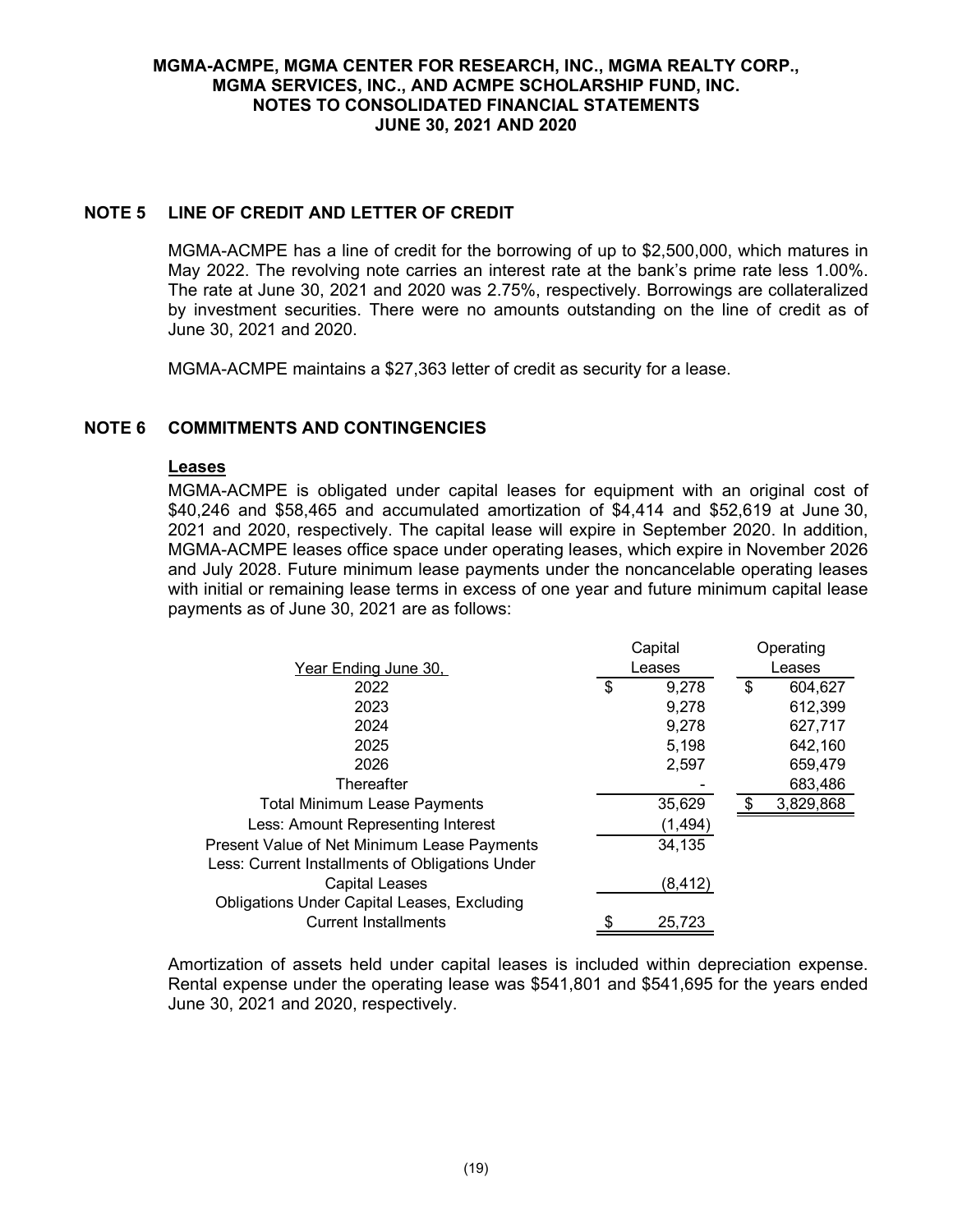# **NOTE 6 COMMITMENTS AND CONTINGENCIES (CONTINUED)**

## **Leases (Continued)**

The operating leases for office space in Washington, DC and Denver, Colorado have increasing payments over the life of the lease agreement. Lease expense under these leases is recorded on a straight-line basis over the life of the lease agreements. Monthly rent expense in excess of rent payments made is recorded as a deferred rent liability until monthly rent payments exceed rent expense, at which point the deferred rent liability will be reduced by the amount that rent payments exceed rent expense. At June 30, 2021 and 2020, deferred rent liabilities of \$561,751 and \$602,824, respectively, were recorded and included in accrued liabilities.

# **Commitments on Conference Contracts**

MGMA-ACMPE enters into contracts to reserve convention and hotel space for future conventions. As of June 30, 2021, MGMA-ACMPE has commitments totaling approximately \$3,242,537 for contracts through 2026.

### **Employment Agreement**

The Association has an employment agreement with its chief executive officer (CEO). The terms of the CEO agreement stipulate that, if her employment is terminated without cause, the Association will continue to pay her salary and certain benefits for 12 months from the date of notice. The terms also state that, if her employment is terminated without cause, six months before or 24 months after a change in control of the Association, the Association will pay a lump sum severance amount of two times the sum of her base salary and target bonus for the year in which the termination occurs within 60 days after the termination date.

## **Litigation**

In the normal course of business, the Association is party to litigation from time to time. The Association maintains insurance to cover certain actions and believes that resolution of such litigation will not have a material adverse effect on the Association.

## **NOTE 7 BENEFIT PLANS**

### **401(k) Defined Contribution Plan**

Participants in the 401(k) defined contribution plan (the 401(k) plan) may elect to defer pre-tax earnings up to the annual limit as defined by the Internal Revenue Service (IRS). The Association matches the participant's compensation deferral up to 4% of the participant's compensation starting once the employee has six months of service. Matching contributions are made on a pay period basis. Matching employer contributions related to the 401(k) plan during the years ended June 30, 2021 and 2020 totaled \$420,998 and \$384,609, respectively.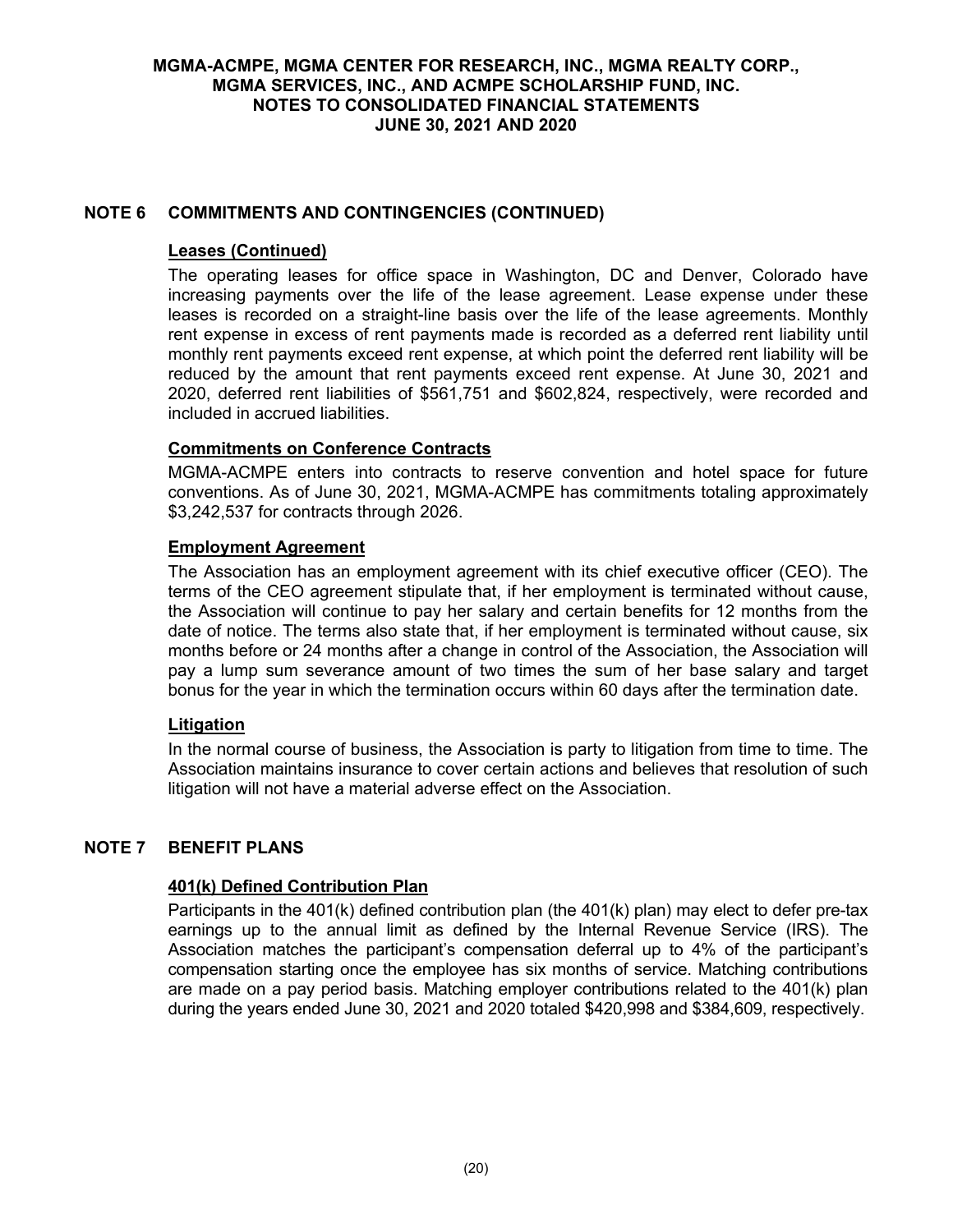# **NOTE 7 BENEFIT PLANS (CONTINUED)**

### **401(k) Defined Contribution Plan (Continued)**

At its discretion, the employer may also make a profit sharing contribution to the 401(k) plan in an amount determined by the employer. Profit sharing contributions are determined by management several months after the end of the 401(k) plan calendar year-end. Profit sharing contributions must be disbursed to the plan within nine months following the end of the 401(k) plan calendar year-end. The Association accrued \$231,534 and \$168,710 of estimated profit sharing contributions for the 401(k) plan calendar years ended December 31, 2021 and 2020, respectively. The accrual for the estimated profit sharing contributions is based on the Association's budgeted profit sharing contribution percentage multiplied by budgeted eligible employee salaries.

Employees are eligible to participate in the 401(k) plan once hired and upon attainment of age 21. Employees are eligible to participate in the profit sharing provisions of the 401(k) plan after completing one year of service, consisting of at least 1,000 hours of service, and attaining age 21. Participants are immediately vested in their elective 401(k) plan contributions, employer matching contributions, and any earnings thereon.

Participants' accounts, which include nonvested employer profit sharing contributions, become vested upon attaining normal retirement age of 65, termination of employment due to death or disability, or termination of the 401(k) plan. At any other time, these participants' accounts become vested in accordance with the 401(k) plan.

## **Self-Funded Health Care Plan**

MGMA-ACMPE has a self-funded plan for health care (the health care plan). A stop-loss insurance policy limits the Association's self-insurance liability to \$60,000 per individual per year and approximately \$970,000 in annual aggregate claims, exclusive of dental claims and administrative costs. The Association paid approximately \$1,238,017 and \$1,321,000 for administrative expenses and medical, dental, and prescription claims for the years ended June 30, 2021 and 2020, respectively. The Association has recorded an accrual in other accrued liabilities of \$125,676 and \$124,119 as of June 30, 2021 and 2020, respectively, for estimated claims incurred but not yet reported to the health care plan.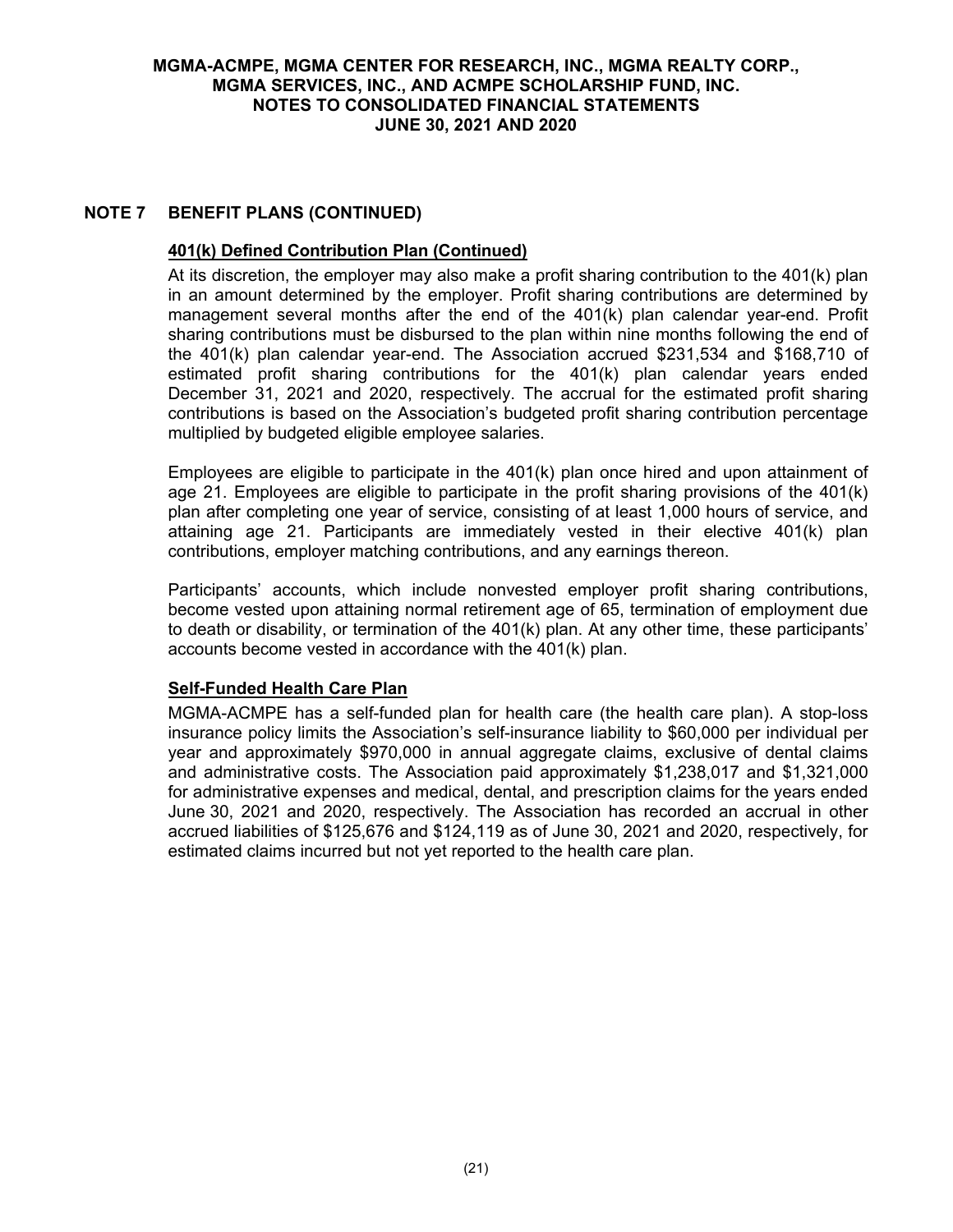## **NOTE 8 NET ASSETS**

Net assets with donor restrictions are restricted for the following purposes or periods as of June 30:

|                                                       | 2021          |   | 2020      |
|-------------------------------------------------------|---------------|---|-----------|
| Subject to Expenditure for Specific Purpose:          |               |   |           |
| <b>Richardson-Sargent Grants and Fellowships</b>      | \$<br>230.576 | S | 187,853   |
| Subject to SFI Spending Policy and Appropriation:     |               |   |           |
| Investment in Perpetuity (Including Amounts Exceeding |               |   |           |
| Original Gift Amounts), the Income from Which         |               |   |           |
| is Expendable to Support:                             |               |   |           |
| <b>Scholarship Fund Endowment Earnings</b>            | 440.230       |   | 222.610   |
| Not Subject to Appropriation or Expenditure:          |               |   |           |
| <b>Scholarship Fund Original Endowment Gifts</b>      | 758,650       |   | 757,810   |
| Total Net Assets with Donor Restrictions              | 1,429,456     |   | 1,168,273 |

All net assets with donor restrictions are funds of SFI.

Net assets were released from donor restriction by incurring expenses satisfying the restricted purposes or by occurrence of the passage of time or other events specified by donors as follows for the years ended June 30:

|                                                  |    | 2021   | 2020         |  |
|--------------------------------------------------|----|--------|--------------|--|
| <b>Purpose Restrictions Accomplished:</b>        |    |        |              |  |
| <b>Richardson-Sargent Grants and Fellowships</b> | £. | 4.796  | 4.995        |  |
| Release of Appropriated Endowment:               |    |        |              |  |
| <b>Scholarship Fund Awards and Expenses</b>      |    | 26,500 | 28,000       |  |
| <b>Total Restrictions Released</b>               |    | 31.296 | \$<br>32.995 |  |

The Association's governing board has designated net assets without donor restrictions for the following purposes as of June 30:

|                                                      |         | 2020    |
|------------------------------------------------------|---------|---------|
| Board-Designated for Endowment Fund for Scholarships | 197.603 | 157.211 |

## **NOTE 9 ENDOWMENTS**

SFI's endowment consists of nine individual funds established to award scholarships. As required by U,.S. GAAP, net assets associated with endowment funds are classified and reported based on the existence or absence of donor-imposed restrictions.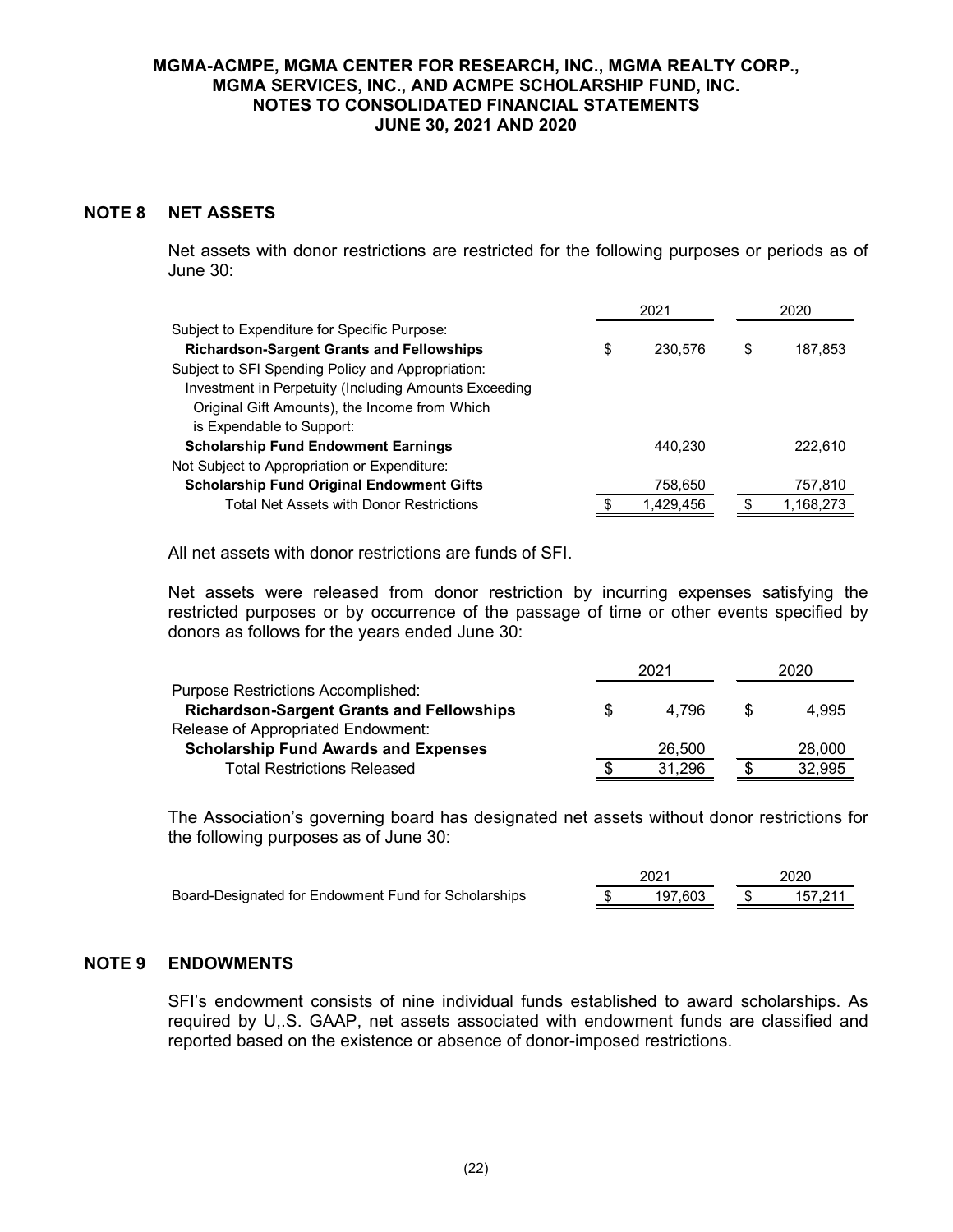# **NOTE 9 ENDOWMENTS (CONTINUED)**

## **Interpretation of Relevant Law**

The board of directors of SFI has interpreted the Colorado Uniform Prudent Management of Institutional Funds Act (UPMIFA) as requiring the preservation of the fair value of the original gift as of the gift date of the donor-restricted endowment funds absent explicit donor stipulations to the contrary.

In accordance with UPMIFA, SFI considers the following factors in making a determination to appropriate or accumulate donor-restricted endowment funds:

- (1) The duration and preservation of the fund
- (2) The purposes of SFI and the donor-restricted endowment fund
- (3) General economic conditions
- (4) The possible effect of inflation and deflation
- (5) The expected total return from income and the appreciation of investments
- (6) Other resources of SFI
- (7) The investment policies of SFI

# **Return Objectives and Risk Parameters**

SFI has adopted investment and spending policies for endowment assets that attempt to provide a predictable stream of funding to programs supported by its endowment while seeking to maintain the purchasing power of the endowment assets. Under these policies, as approved by the board of directors, the endowment assets are invested in a manner that is intended to produce results that exceed the total rate of return of the appropriate index as agreed to by the Association's finance and audit committee (currently a blend of the S&P 500 index and 25% SLAB indices) while assuming a moderate level of investment risk. SFI expects its endowment funds, over time, to provide an average rate of return of approximately 6% annually. Actual returns in any given year may vary from this amount.

## **Strategies Employed for Achieving Objectives**

To satisfy its long-term rate-of-return objectives, SFI relies on a total return strategy in which investment returns are achieved through both capital appreciation (realized and unrealized) and current yield (interest and dividends). SFI targets a diversified asset allocation that places a greater emphasis on equity-based investments to achieve its long-term return objectives within prudent risk constraints.

## **Spending Policy and How the Investment Objectives Relate to Spending Policy**

SFI has a policy of appropriating for distribution each year the amount over 104% of the historic dollar value of the endowment. In establishing this policy, SFI considered the longterm expected return on its endowment. Accordingly, over the long-term, SFI expects the current spending policy will provide a reliable source of funding for scholarship awards and preserve and enhance the value of the endowment funds annually.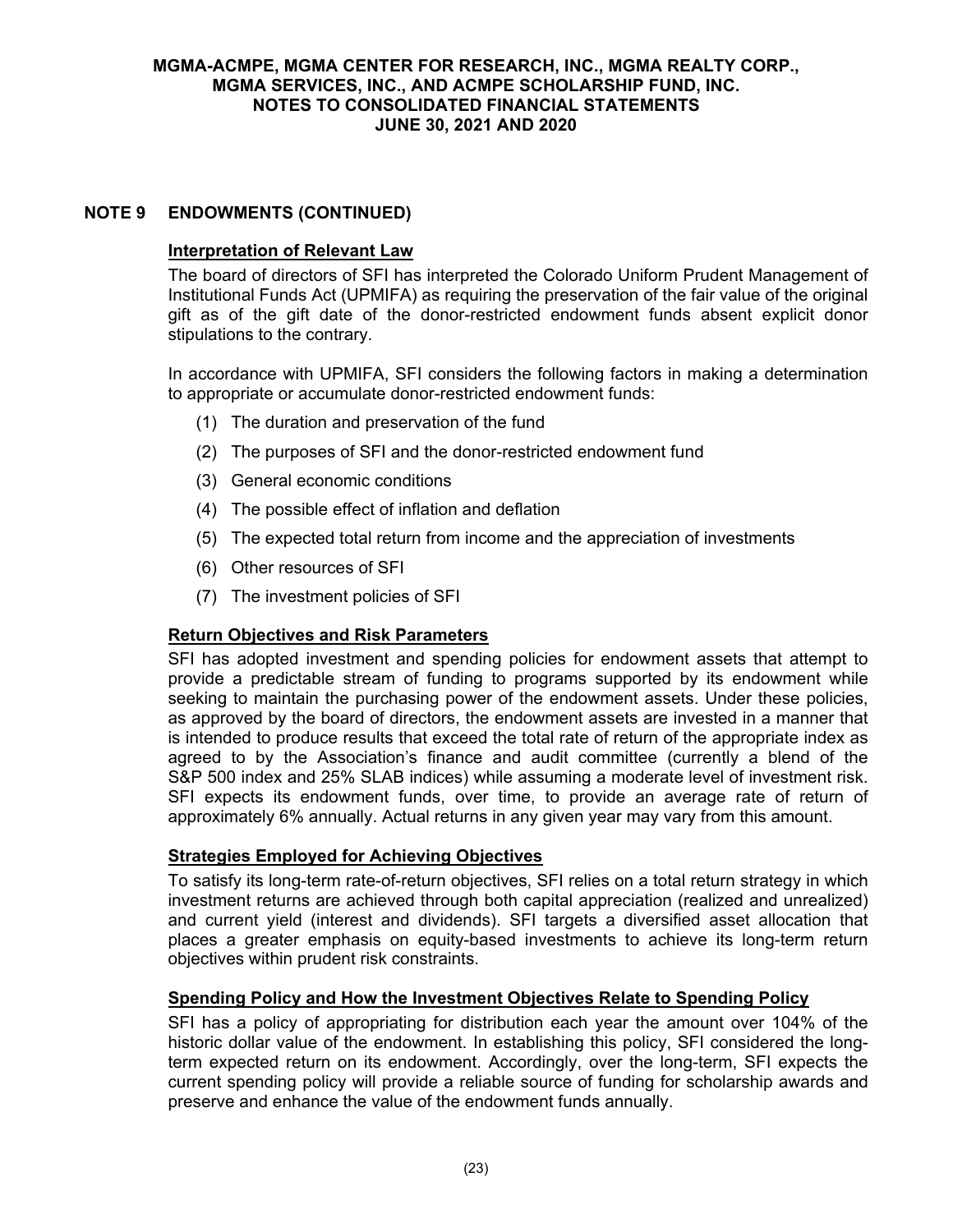# **NOTE 9 ENDOWMENTS (CONTINUED)**

## **Spending Policy and How the Investment Objectives Relate to Spending Policy (Continued)**

Changes in endowment net assets for the years ended June 30:

|                                           |                      | 2021              |       |           |  |
|-------------------------------------------|----------------------|-------------------|-------|-----------|--|
|                                           | <b>Without Donor</b> | <b>With Donor</b> |       |           |  |
|                                           | Restriction          | Restriction       | Total |           |  |
| Endowment Net Assets - Beginning of Year  | \$<br>157,211        | \$<br>980,420     | \$    | 1,137,631 |  |
| Contributions                             |                      | 840               |       | 840       |  |
| Investment Return:                        |                      |                   |       |           |  |
| Investment Income                         | 2,574                | 13,544            |       | 16,118    |  |
| Realized and Unrealized Loss              | 37,818               | 230,576           |       | 268,394   |  |
| <b>Total Investment Return</b>            | 40,392               | 244,120           |       | 284,512   |  |
| Appropriation of Endowment Assets         |                      |                   |       |           |  |
| for Expenditure                           |                      | (26, 500)         |       | (26,500)  |  |
| <b>Fndowment Net Assets - Fnd of Year</b> | \$<br>197,603        | \$<br>1,198,880   | \$    | 1,396,483 |  |
|                                           |                      |                   |       |           |  |
|                                           |                      | 2020              |       |           |  |
|                                           | <b>Without Donor</b> | <b>With Donor</b> |       |           |  |
|                                           | Restriction          | Restriction       |       | Total     |  |
| Endowment Net Assets - Beginning of Year  | \$<br>157,103        | \$<br>1,008,651   | \$    | 1,165,754 |  |
| Contributions                             |                      | 1,165             |       | 1,165     |  |
| Investment Return:                        |                      |                   |       |           |  |
| Investment Income                         | 3,148                | 17,649            |       | 20,797    |  |
| Realized and Unrealized Gain              | (3,040)              | (19,045)          |       | (22,085)  |  |
| <b>Total Investment Return</b>            | 108                  | (1, 396)          |       | (1,288)   |  |
| Appropriation of Endowment Assets         |                      |                   |       |           |  |
| for Expenditure                           |                      | (28,000)          |       | (28,000)  |  |
| Endowment Net Assets - End of Year        | \$<br>157,211        | \$<br>980,420     | \$    | 1,137,631 |  |

### **NOTE 10 INCOME TAXES**

MGMA-ACMPE generated income tax expense from unrelated business income activities as follows for the years ending June 30:

|                                   | 2021 |        |  |      | 2020    |  |  |
|-----------------------------------|------|--------|--|------|---------|--|--|
| <b>Current Income Tax Expense</b> |      | 92.523 |  | - SS | 116,880 |  |  |

The income tax expense shown above was offset by net operating losses that were accumulated in previous years.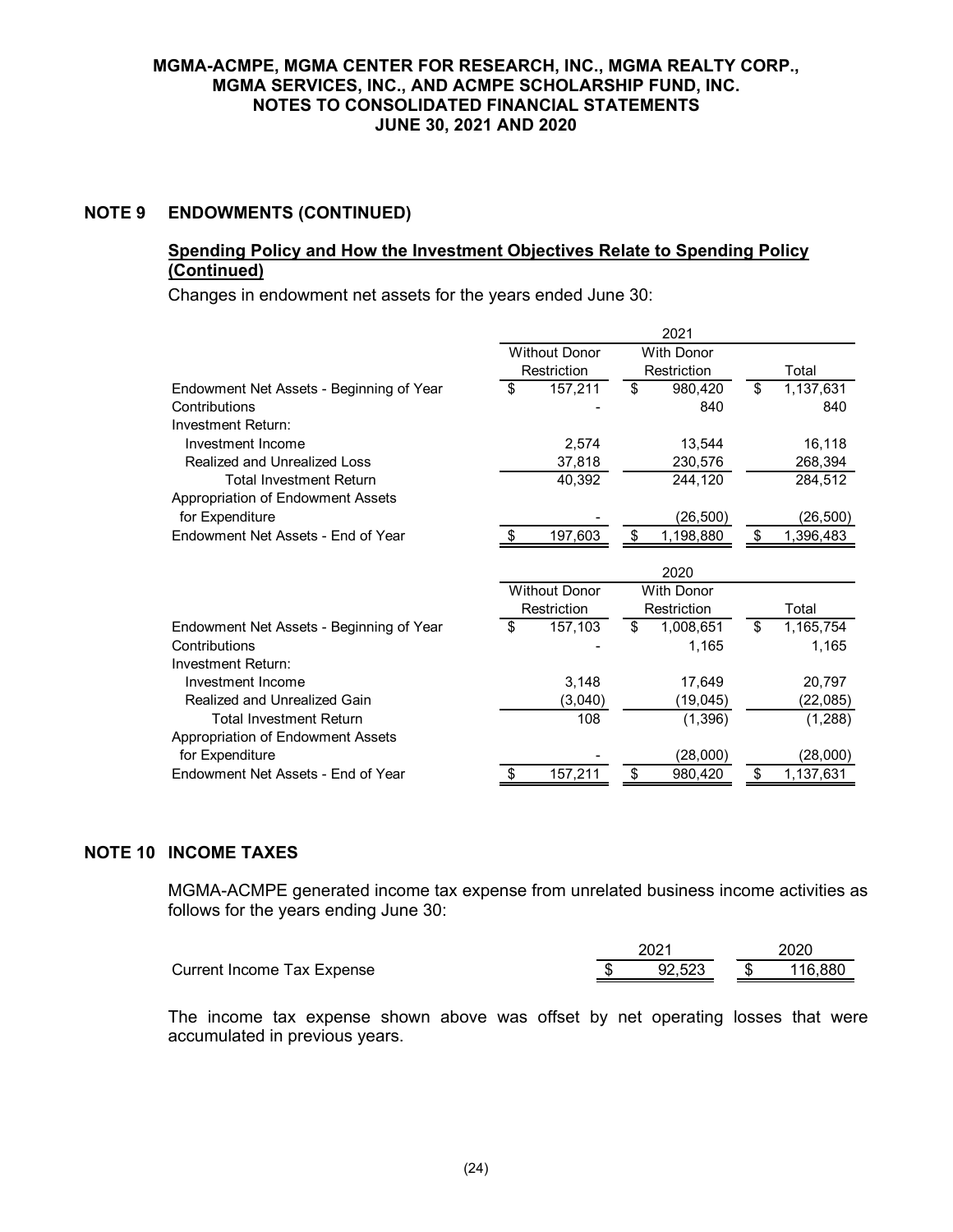# **NOTE 10 INCOME TAXES (CONTINUED)**

MGMA-ACMPE's deferred tax assets are comprised of the following as of June 30:

|                                        |     | 2021      |     | 2020       |
|----------------------------------------|-----|-----------|-----|------------|
| Deferred Tax Assets:                   |     |           |     |            |
| <b>Cumulative Net Operating Losses</b> | SS. | 1.217.138 | SS. | 1.254.642  |
| <b>Valuation Allowance</b>             |     | (451.940) |     | (501, 266) |
| Net Deferred Tax Asset                 |     | 765.198   |     | 753,376    |

A valuation allowance has been recorded as of year-end as shown above because, based on available evidence, it is more likely than not that, as of June 30, 2021 and 2020, the valuation allowance amount of the deferred tax assets will not be realized.

MGMA Services' deferred tax assets are comprised of the following as of June 30:

|                            |   | 2021      |  |           |  |
|----------------------------|---|-----------|--|-----------|--|
| Deferred Tax Assets:       |   |           |  |           |  |
| Net Operating Losses       |   | 981.443   |  | 981.443   |  |
| <b>Valuation Allowance</b> |   | (981.443) |  | (981,443) |  |
| Net Deferred Tax Asset     | S | -         |  | -         |  |

## **NOTE 11 PAYCHECK PROTECTION PROGRAM**

On February 12, 2021, the Association executed a loan of \$2,500,000 under the Paycheck Protection Program (PPP) authorized by the Consolidated Appropriations Act, 2021 that was signed into law on December 27, 2020. The PPP loan begins accruing interest at a rate of 1.00% on the effective date and is unsecured and guaranteed by the U.S. Small Business Administration (SBA). 10 months after the end of the 24-week loan forgiveness covered period principal payments are due through the maturity of the loan. The loan matures on February 12, 2026. The PPP loan funds are eligible for forgiveness to the extent that they are used to cover payroll costs, other eligible expenses and if the Association maintains employee and compensation levels (see Note 14). The Association has reflected the \$2,500,000 PPP loan as short-term.

The SBA may review funding eligibility and usage of funds in compliance with the program based on dollar thresholds and other factors. The amount of liability, if any, from potential noncompliance cannot be determined with certainty; however, management is of the opinion that any review will not have a material adverse impact on the Association's financial position.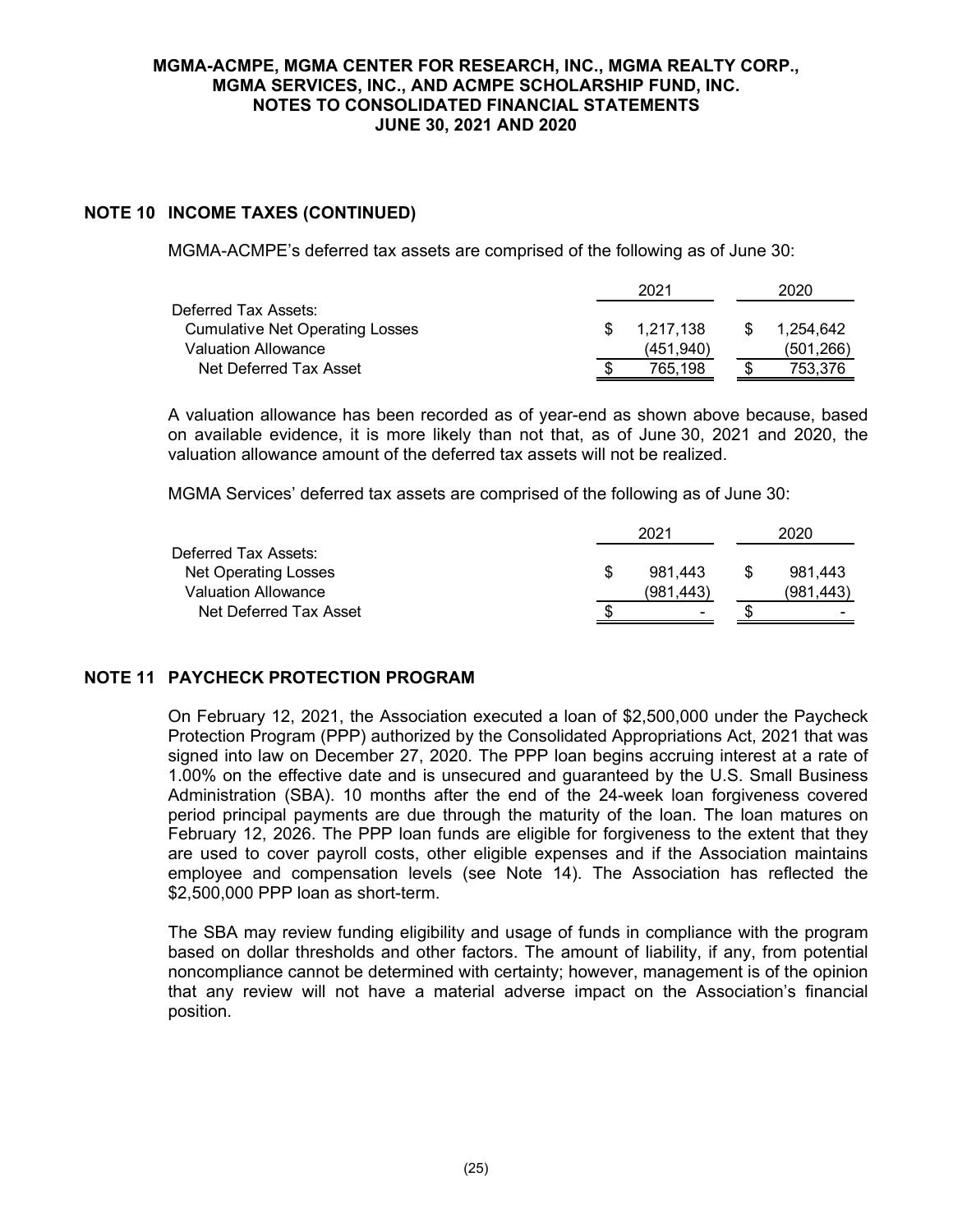# **NOTE 12 EMPLOYEE RETENTION CREDIT**

In Spring of 2021, the Association claimed the 2021 Employee Retention Credit (ERC), a refundable payroll tax credit, provided under the CARES Act that was signed into law on March 27, 2020 and amended by section 206 of the Taxpayer Certainty and Disaster Tax Relief Act of 2020 (TCDRA) that was included in the Consolidated Appropriations Act signed into law on December 27, 2020. The purpose of the ERC is to encourage employers to keep employees on their payroll. The Association claimed the ERC for the year ended June 30, 2021 related to employee expenses incurred in the first quarter of calendar year 2021. In order to be eligible for the ERC, the Association must satisfy certain conditions under the law. Therefore, the Association has classified this ERC as a conditional contribution for accounting purposes in accordance with ASC 958-605. The Association has determined that it has satisfied all of the conditions to be eligible for the ERC as of June 30, 2021, and therefore recognized \$902,371 of Employee Retention Credit revenue. The credit was received by the Association during the year ended June 30, 2021.

## **NOTE 13 RISK AND UNCERTAINTIES – GLOBAL PANDEMIC**

The COVID-19 global pandemic is having significant effects on global markets, supply chains, businesses, and communities. Specific to the Association, COVID-19 may impact various parts of its fiscal year 2022 operations and financial results, including potential cancellations of future conferences and meetings, travel, investment valuations, and programmatic activity that could result in a reduction of related revenues and expenses. The Association believes it is taking appropriate actions to mitigate any potential negative impact. However, the full impact of COVID-19 is unknown and cannot be reasonably estimated as these events are still developing.

## **NOTE 14 SUBSEQUENT EVENTS**

In preparing these consolidated financial statements, the Association has evaluated events and transactions for potential recognition or disclosure through November 9, 2021, the date the financial statements were available to be issued.

## **Forgiveness of First Draw PPP Loan**

On February 12, 2021, the Association executed its first draw PPP Loan of \$2,500,000 as authorized by the CARES Act that was signed into law on March 27, 2020 (Note 11). On August 31, 2021, the SBA processed the Association's first draw PPP Loan Forgiveness application and notified the Association that the loan qualified for full forgiveness. Loan proceeds were received by the lender from the SBA on this date. Therefore, the Association was legally released from the debt related to its first draw PPP Loan.